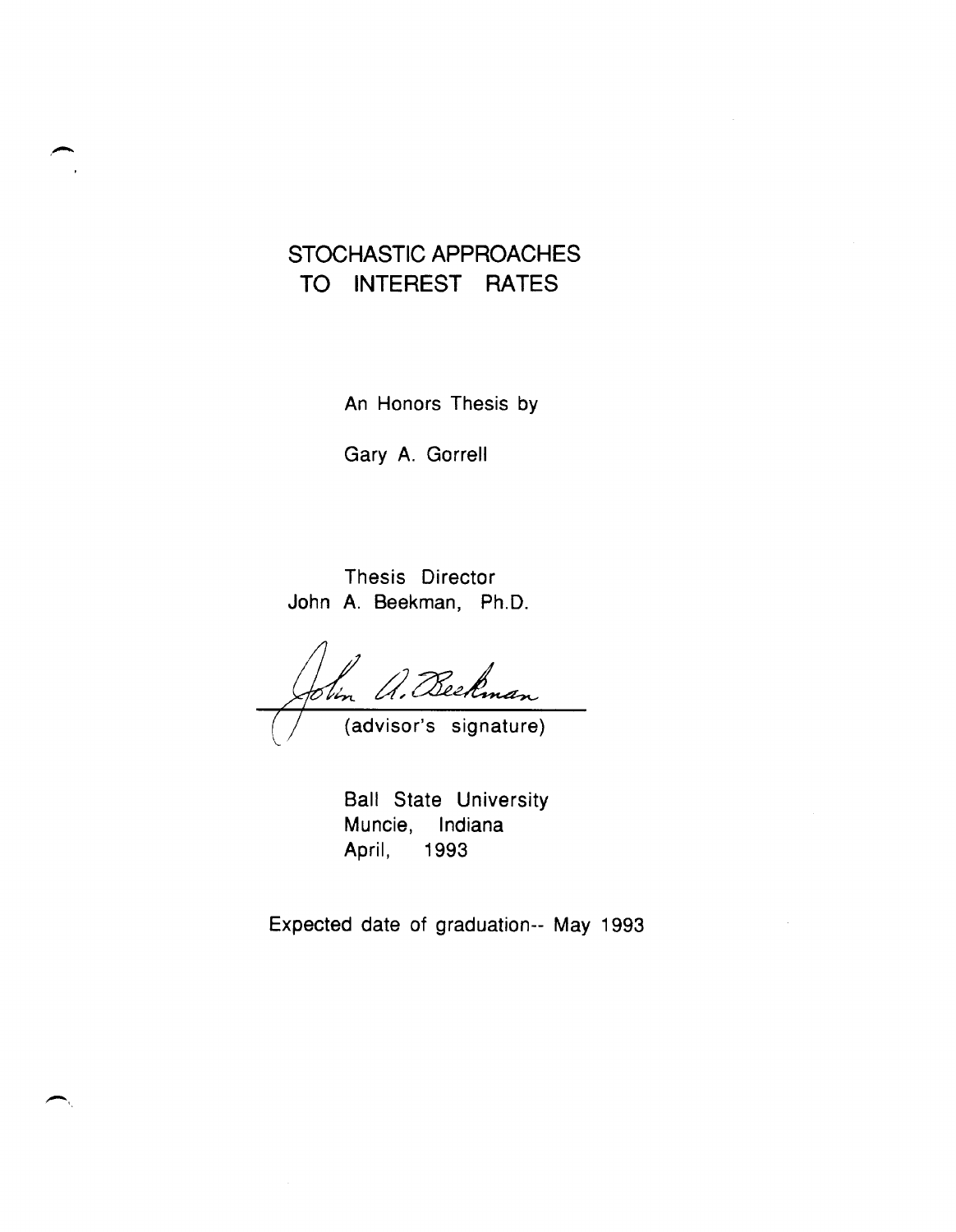$S_0C_0 \cup$ TheSI::: LD<br>2489  $24$ 1993  $.667$ 

-

-

#### Abstract

This synopsis of stochastic interest rates is here to provide the future actuary with some idea of the process involved in determining assumed interest rates. This is important in a couple of respects. For the actuary to earn the professional designation of Fellow in the Society of Actuaries, there is an exam that covers this topic. This exam will be required to become an Associate by the end of 1995.

More importantly perhaps is the amount of interest rate manipulation that the actuary is called on to do for a company. The actuary must be well knowledged about interest rate derivation. This includes what can and cannot be assumed and also what is and is not allowed by the government. Sometimes what is acceptable by the government is more important than what could normally be assumed by prevailing rates of interest. These considerations must be weighed when determining the correct interest rate to use in any financial model.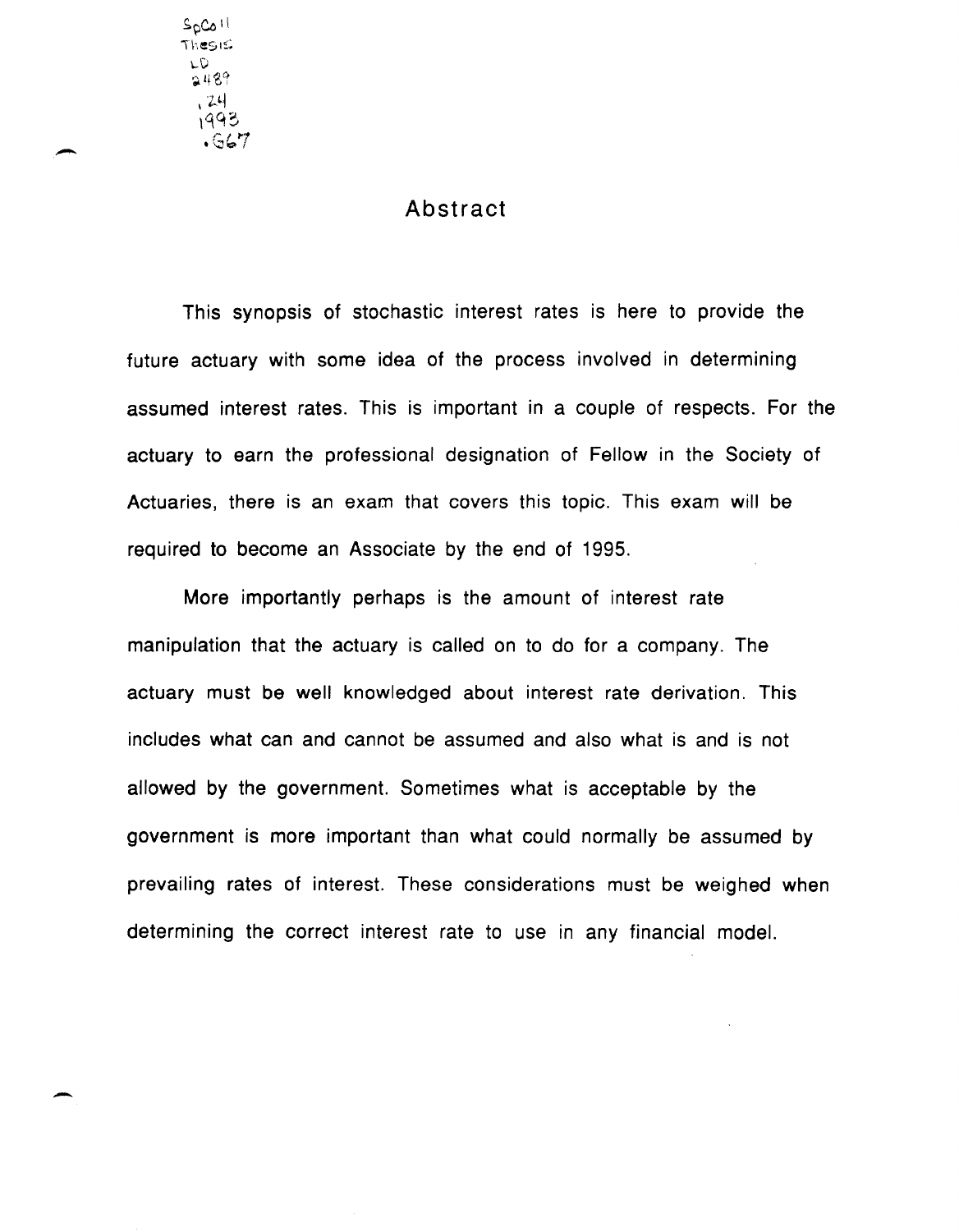# Table of Contents

 $\mathcal{L}^{\text{max}}_{\text{max}}$  and  $\mathcal{L}^{\text{max}}_{\text{max}}$ 

 $\ddot{\phantom{a}}$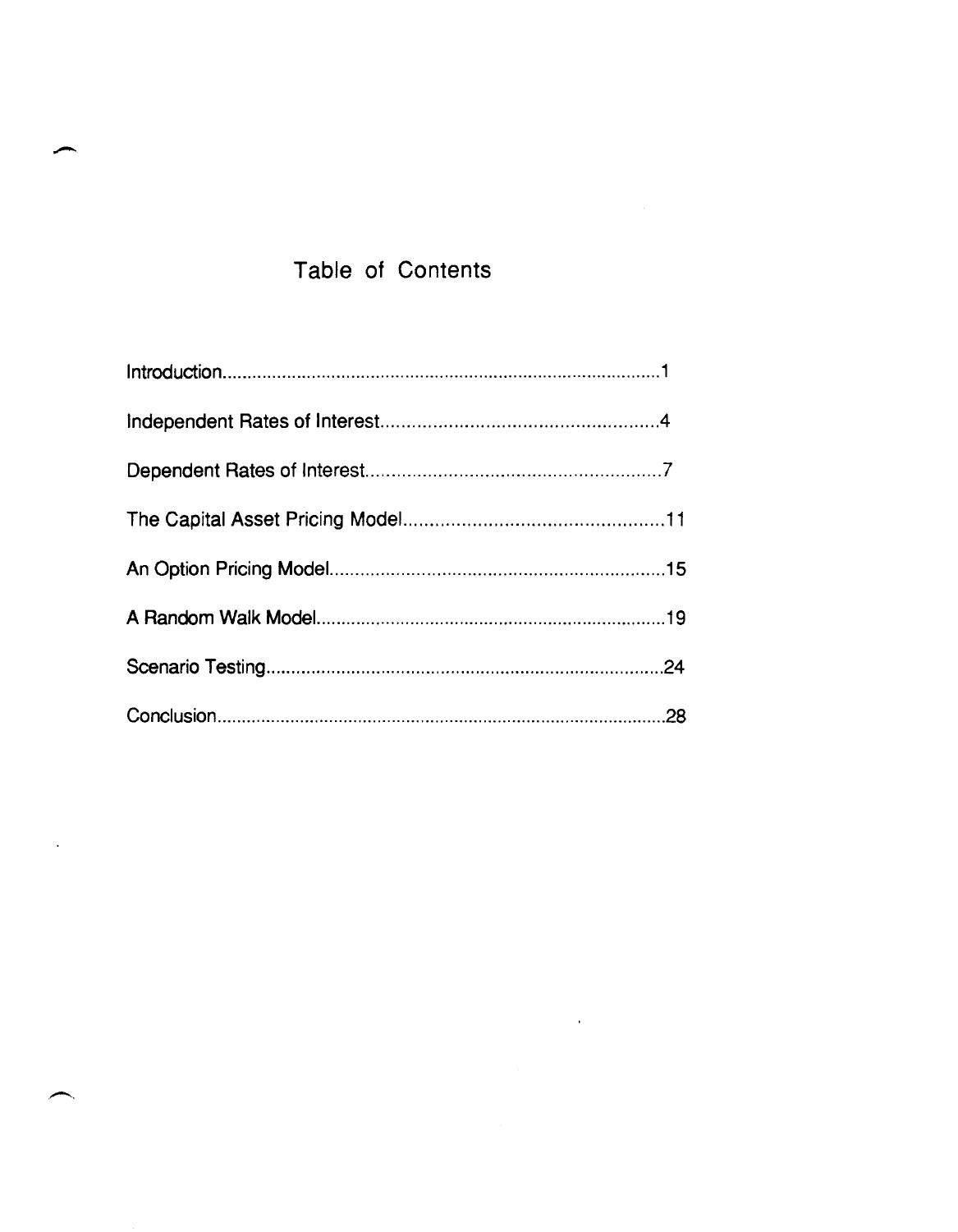#### I. Introduction

Stochastic approaches to interest are very important in the actuarial science field. If one can find a model for the determination of interest rates, then reserving for insurance companies becomes much less unwieldy. It also allows for more precise pricing of products, since the time value of money is a crucial part of the insurance and relies heavily on the rate of interest credited.

The study of interest is also a crucial part of the professional designation for an actuary. In order to get through the series of exams, one must pass an associate exam dealing entirely with interest. There also is a Fellowship exam that covers stochastic material presented in Kellison's The Theory of Interest. Both exams are required in order to obtain the designation of Fellow from the Society of Actuaries, the governing body of life insurance actuaries.

There are three main approaches that can be taken when studying interest rates. Each has a certain area in the stochastic realm where it generates the best results. The model most desired depends on if you assume independent or dependent rates of interest. It also depends on if you want to look at securities or just guaranteed interest rates. It even

-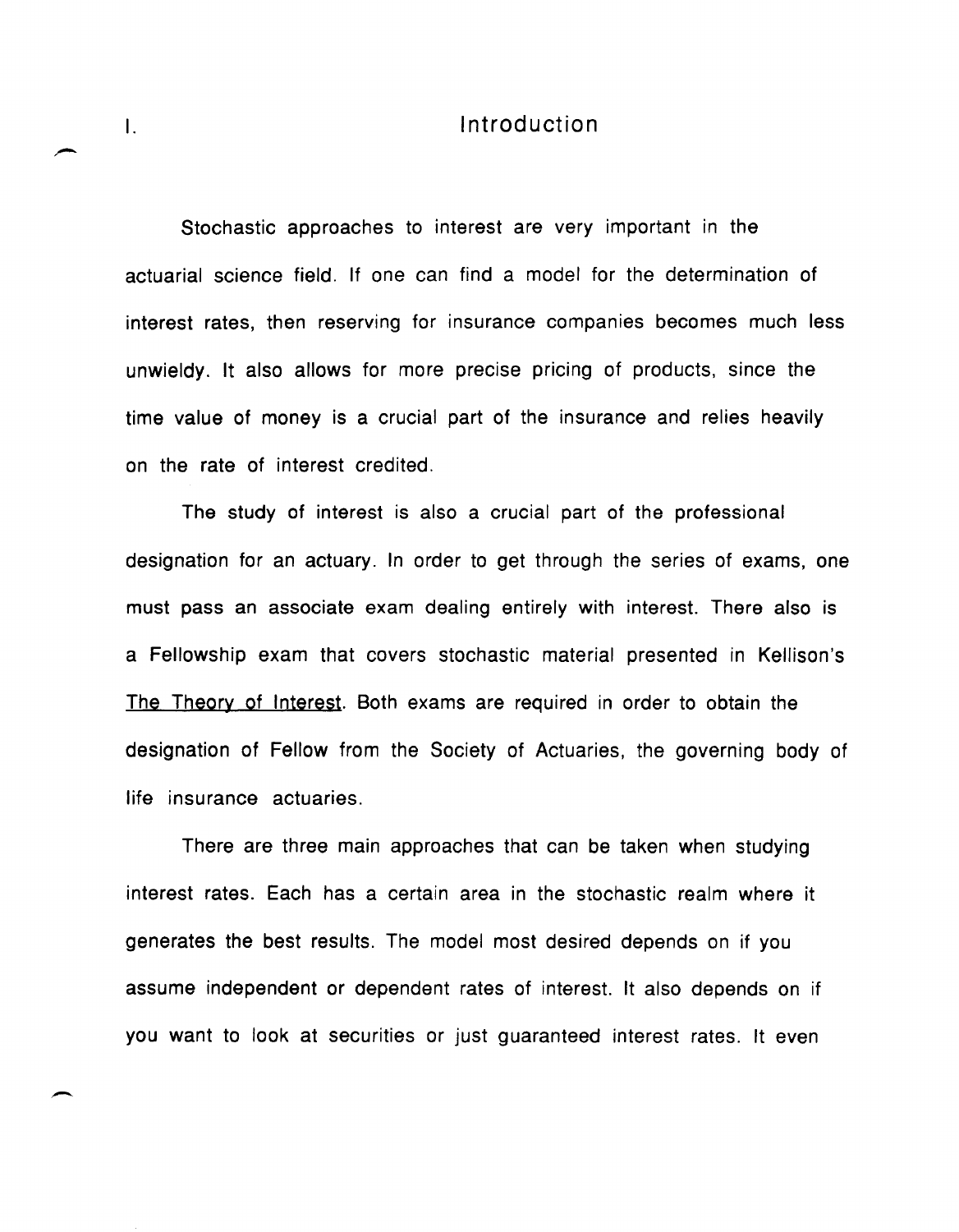depends on the kind of security you are interested in.

The random walk approach works best when trying to forecast the future price of a security. This assumes that the future price of the security is purely random. The binomial lattice structure is very important if we assume further that the future price has only two options. This randomness would become very difficult once the lattice extended very far into the future. However, with computers even one with thousands of future possibilities can be handled in minutes.

The asset pricing model is more focused towards future values of assets. This was developed to explain variance between different investments. This leads to the notion that the riskier the investment, the higher the interest rate has to be for the investment to be worthwhile. This is widely used in determining where to invest a corporation's profits. It also helps to determine if investing in the company will produce the best yield or if outside sources will generate the smartest return.

The option pricing model has a different function. It determines what a stock option is worth and how much of a return it will generate. It is a very specific model that helps in terms of hedging against future risk. Options hedge against future risk by allowing the investor to guarantee the price he can buy or sell a stock regardless of where the market price

 $\overline{\phantom{0}}$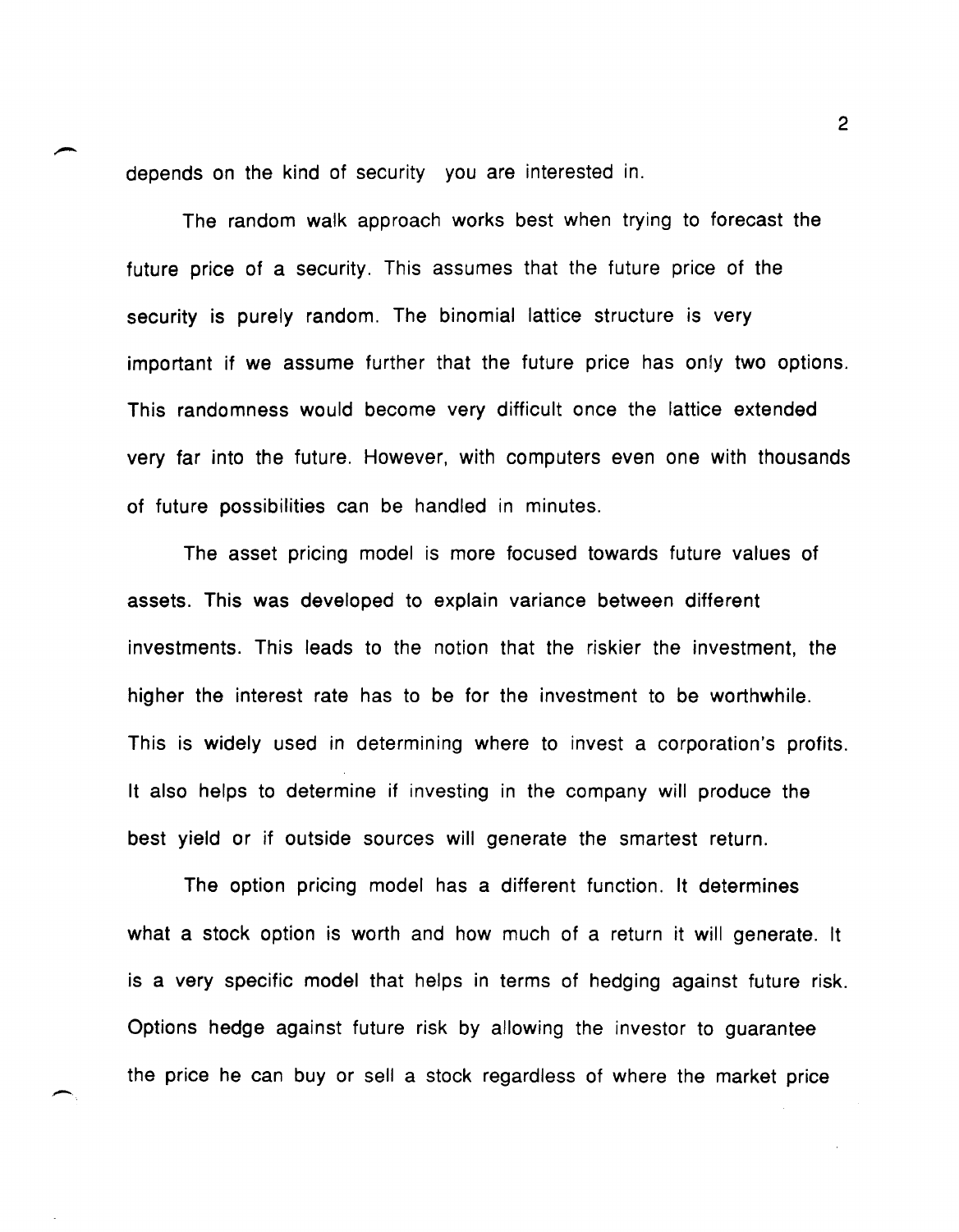is at the time of the option. The extra money charged for the option lowers potential profit, but also reduces the amount of risk inherent in purchasing securities.

All three models are important in deciding how to invest money. That is an important part of the insurance function. When you are dealing with billions of dollars of future retirement benefits you need to generate the largest rate of return you can. If you cannot get them the largest guaranteed return, they will invest with someone who can.

All the models have something in common; they all are based on probability functions. This assumes that interest rates can be explained as random variables. By presuming that interest rates can be defined by random variables they become much more manageable. Now applications can be done to determine what future rates might be based on the random variable.

Before the individual models can be looked at we must consider whether interest rates are independent of one another. If they are independent, they may follow the random walk model. However, they need not be independent. In fact, a look at historical trends in interest rates shows a drift in interest rates. They appear to drift upwards for a time and downwards for a time. But even in those drift patterns, there seems to

-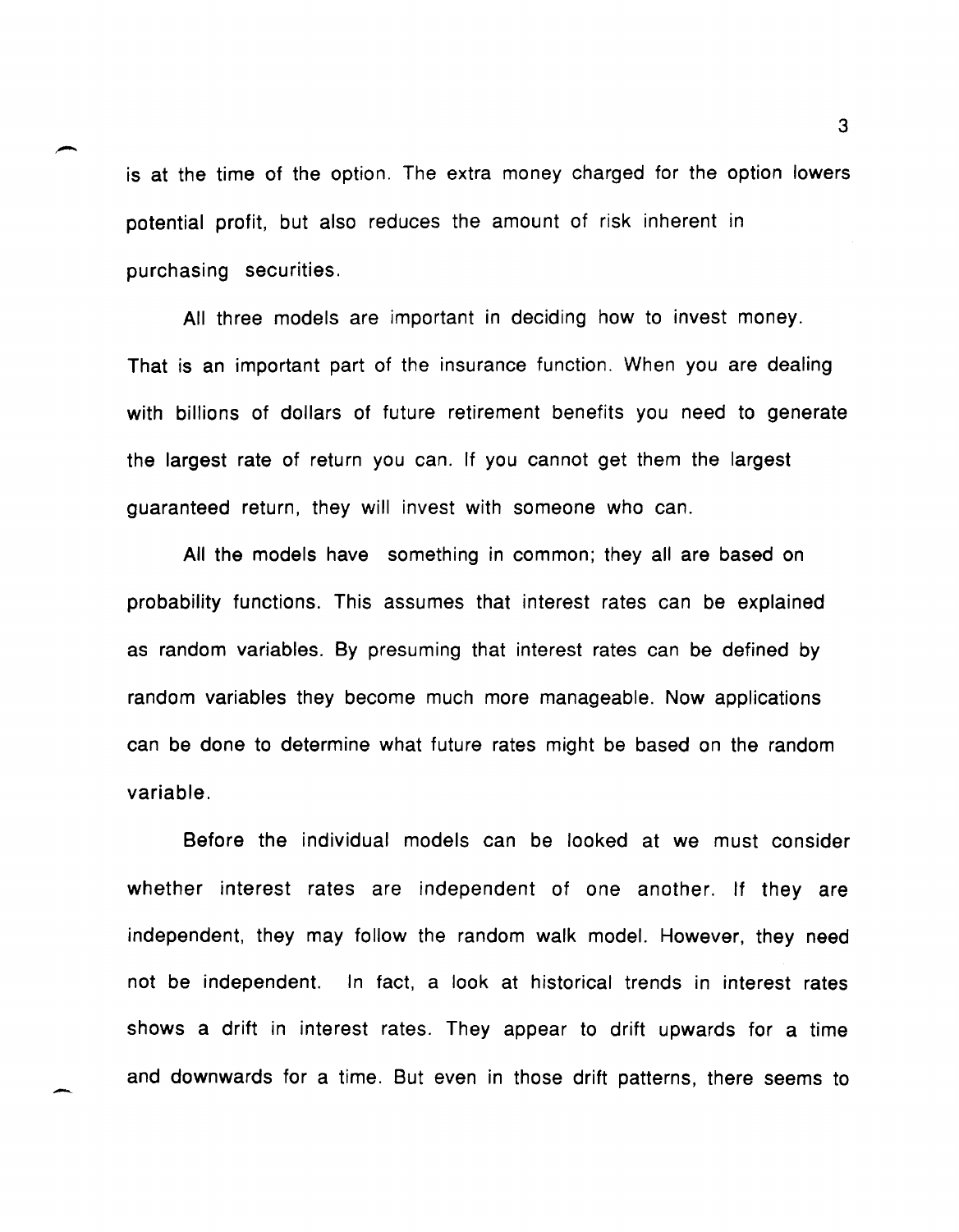be some evidence that might support a theory of independent rates.

II. Independent Rates of Interest

-.

-

While it certainly appears that in the long run interest rates are not independent, fluctuations from period to period often appear to jump randomly about the previous rate. Often the reason an interest rate goes up or down in a given week is based on confidence in what the future holds for monetary vehicles. This confidence is so hard to predict that assuming the decision is random approximates the logic closely.

Given that interest rates appear to move in a random manner on the short term, it would be nice to determine what the expected interest rate would be and what amount would be expected to accumulate over time. The expected rate of interest and how much it would accumulate, is often quite different than the expected amount of accumulation and the rate of interest that would give you that amount.

Example 2.1: Assume that the future rate of interest for the next five years is equally likely to be 5%, 7.5% and 10%. The expected rate of interest would be 7.5%. This would accumulate one dollar to: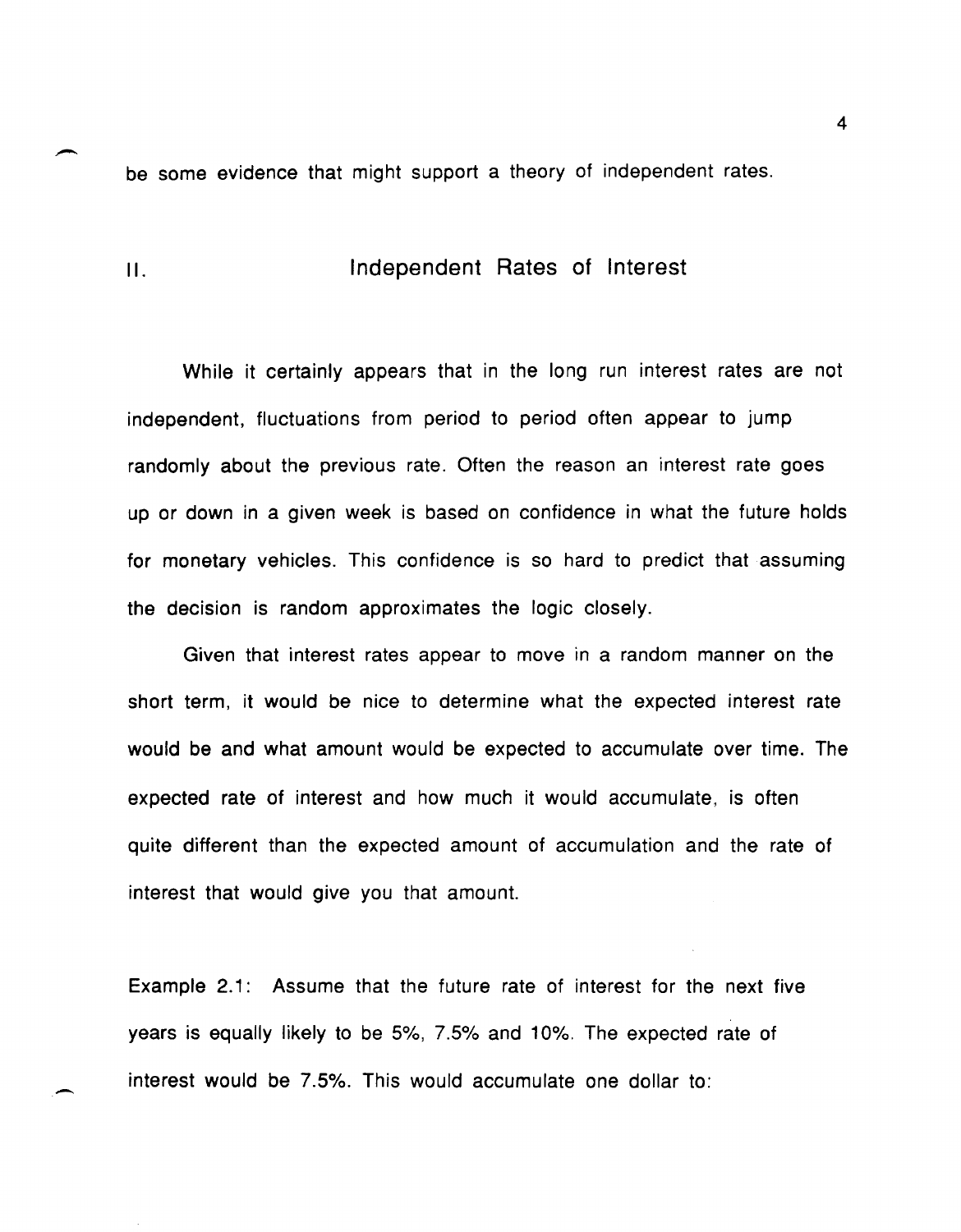However the expected value of accumulation based on elementary statistics would be:

$$
[(1.05)^5 + (1.075)^5 + (1.10)^5]/3 = 1.44081
$$

which gives us  $i = 0.07577$ . This kind of seemingly minor fluctuation is used often in politics when trying to hide debt. Observe the difference when considering the current four trillion dollar deficit facing our country.

 $$4,000,000,000,000$  \* (1.43563) = \$5,742,520,000,000

but,  $$4,000,000,000,000$  \*  $(1.44081) = $5,763,240,000,000$ 

for a difference of 20.72 billion dollars. No wonder the government has found it so easy to hide its debt!

If interest rates are allowed to fluctuate from period to period, from the same distribution and totally independent then the accumulated value will be determined by the expected interest rate.

Formula 10.1:

 $E[a(n)] = E[\hat{\pi}(1+i_{t})] = \frac{\pi}{t_{t+1}} E[1+i_{t}]$  {from independence} =  $(1+i)^{n}$ 

(Kellison, 338)

This result is also true for present values, although the rate for the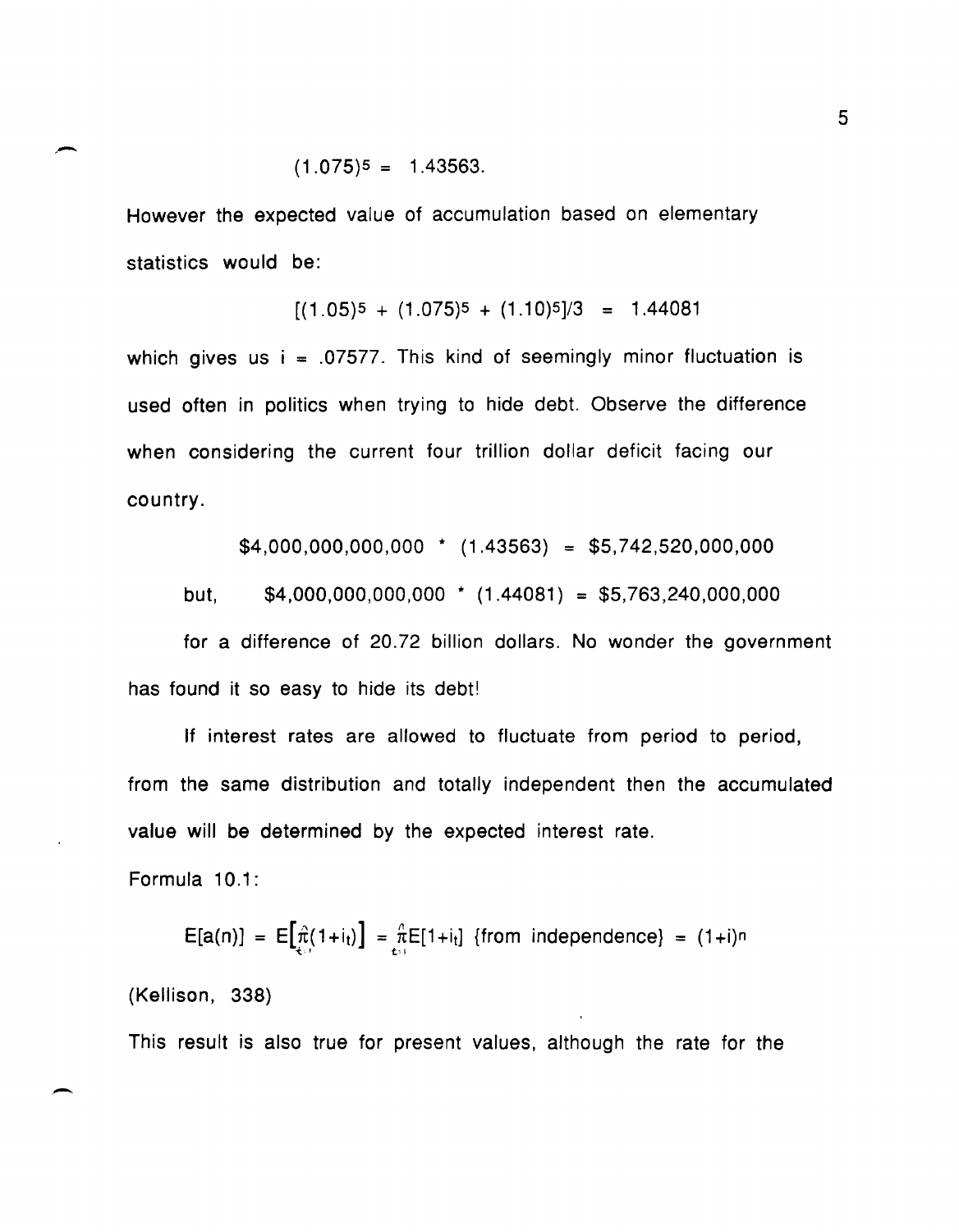present value will be different than the rate for the accumulated value.

To determine what range of values the accumulated value might fall within, the variance needs to be determined. This is just as critical as finding the expected value, since it will tell us how spread out the values are. This also informs us of how probable the actual accumulation will be "near" the expected value. The larger the variance, the less likely the two values will be close.

$$
var[a(n)] = E[a^2(n)] - \{E[a(n)]\}^2 = E[a^2(n)] - (1 + i)^{2n}
$$

To determine the second moment about the origin of  $a(n)$  assume the  $i<sub>t</sub>'s$ have variance s<sup>2</sup>.

$$
E[a^{2}(n)] = E[\frac{n}{t^{2}}(1 + i_{t})^{2}] = \frac{n}{t^{2}} E[(1 + i_{t})^{2}] \text{ from independence}
$$

$$
= \frac{n}{t^{2}} E[1 + 2i_{t} + i_{t}^{2}] = (1 + 2i + i^{2} + s^{2})^{n}
$$

Thus the variance is given by

 $\overline{\phantom{0}}$ 

var  $[a(n)] = (1 + 2i + i2 + s2)n - (1 + i)2n$ 

This bases the variance of the accumulated value entirely on the assumed interest rate and variance which are determined by the random variable distribution selected to model the interest rate.

If the first two moments of 1 +  $i_t$  and  $(1 + i_t)^{-1}$  are known, then the mean and variance of accumulated or present values can be determined for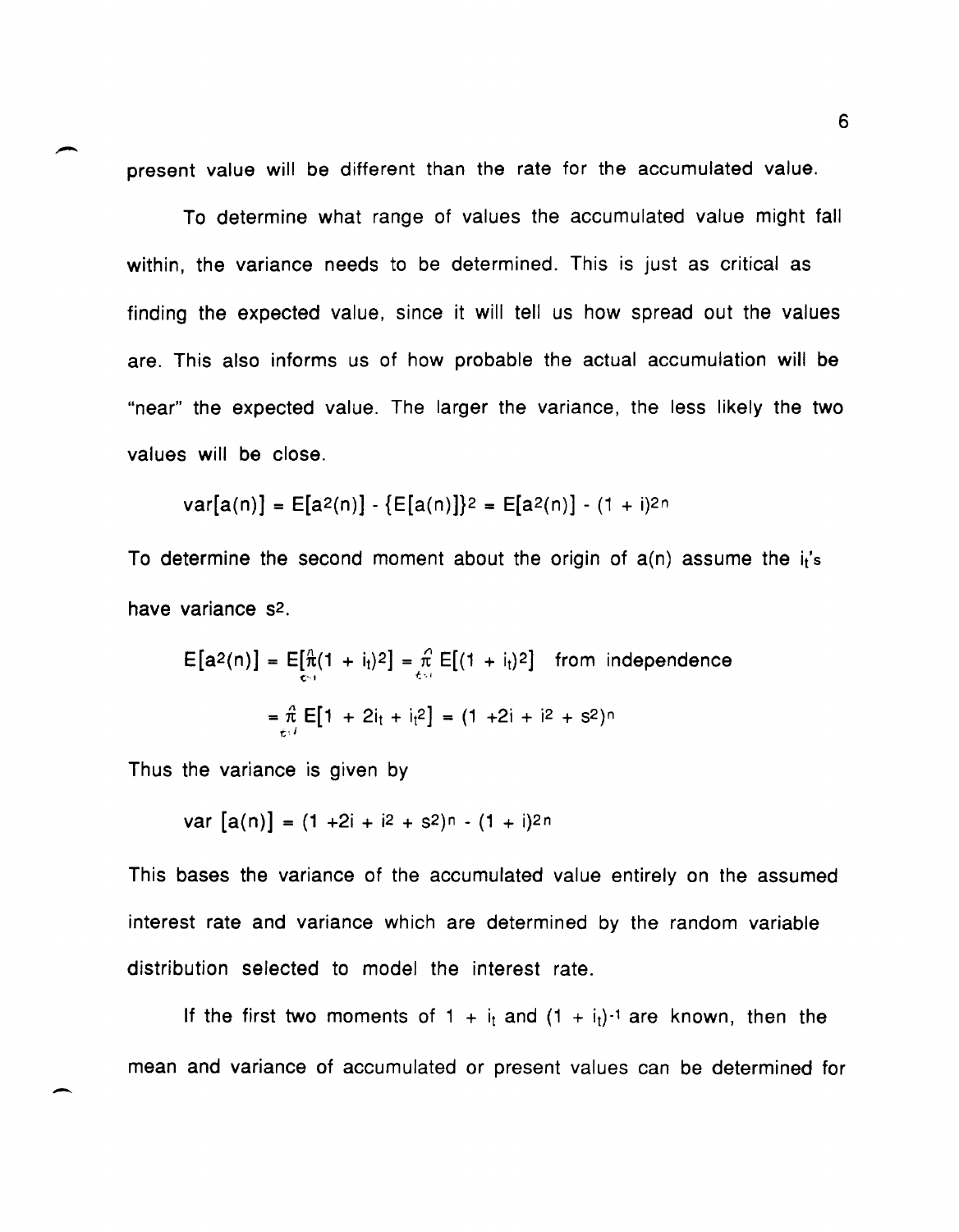single amounts or annuities. However, even with these values known, the probability density function generally cannot be determined. This leads to the common practice of simulation. Simulation is usually handled by a five step approach:

1. Make appropriate assumptions about the p.d.f. for  $i_t$ .

-

-

2. Generate a series of random numbers to conduct the test. For  $m$  trials, *mn* random numbers are necessary.

3. Using standard techniques, the random numbers are used to compute the  $m$  sets of values for the  $i_t$ 's.

4. For each of the  $m$  sets of  $i<sub>i</sub>$ 's compute the financial function (accumulated value, present value, etc.).

5. The  $m$  outcomes can be used to develop an approximate probability density function for that financial function. Probabilities for different outcomes can be determined using the  $m$  trial values.

**III.** Dependent Rates of Interest

Now consider interest rates as dependent. This seems to have more intuitive appeal than assuming independent rates. The rate of interest this month seems to be closely associated with last month's rate. It also may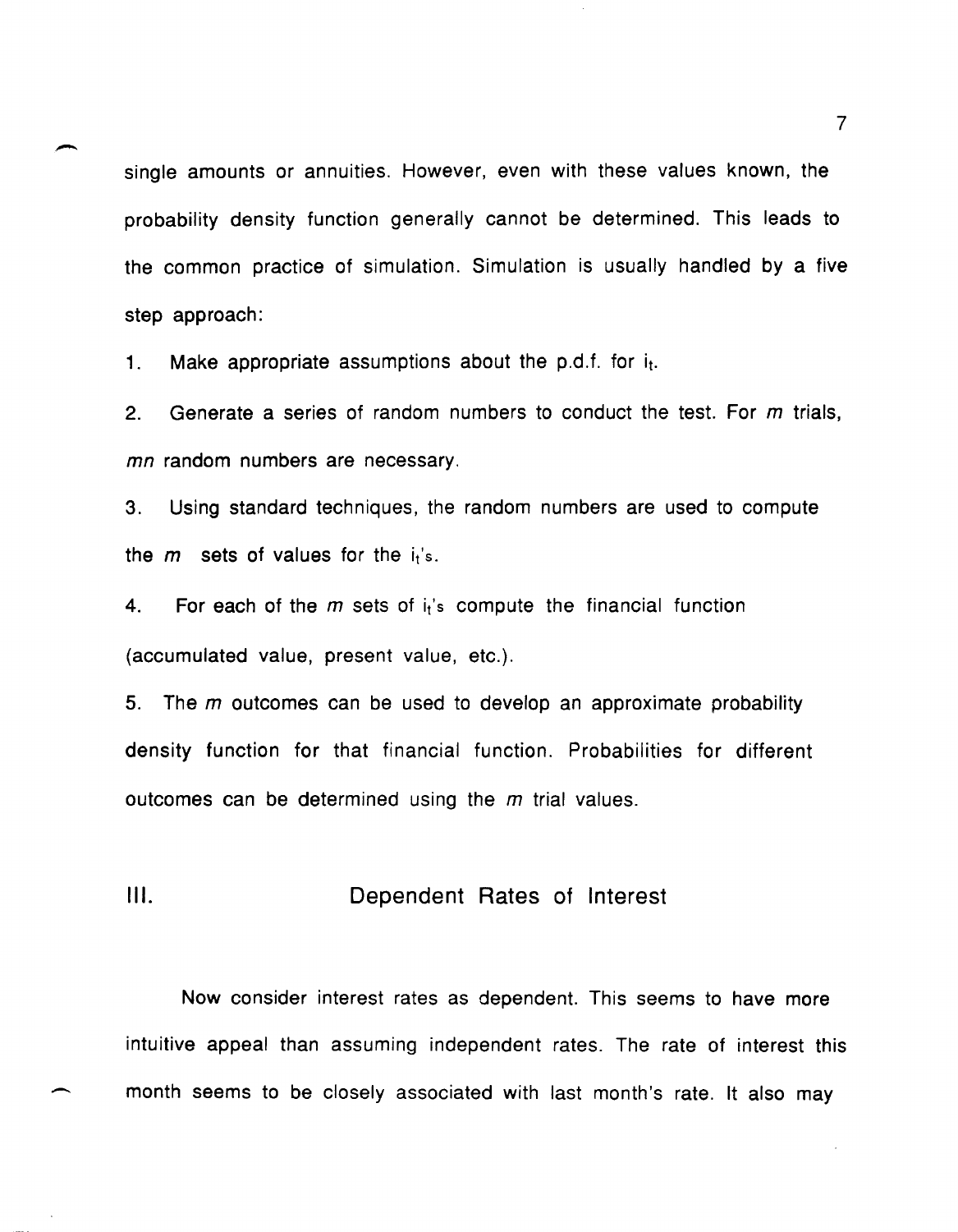relate to some long term rate, one that is the average rate over some considerable length of time. In general, if the current rate is higher than the average rate then the following interest rate will also tend to be higher than the average interest rate. The current rate has a certain amount of influence over short term future rates.

Historically this seems to be born out by most security rates offered in both private and public forums. In the early 1980s after Reagan was elected President, it took a long time for interest rates to gradually fall. In 1982 some certificates of deposit were offering up to fourteen percent per year on terms of two or more years. By 1985 rates had gradually lowered to eleven percent. In 1987 they were down to nine percent. Today four or five percent is a decent rate to offer. This was a gradual process. No institution woke up one day and said, "Ok. Let's drop our rates by ten percentage paints." Rather it was a quarter of a percent here, a half a point there, until rates fell to the recent historical lows that they are today.

This idea of dependent interest rates can be modeled in many ways. Two of these models are borrowed from statistics. It uses time series analysis, a concept which is tested on in the Society of Actuaries Exam 120. This fifteen credit exam is optional and is covered in the regression

-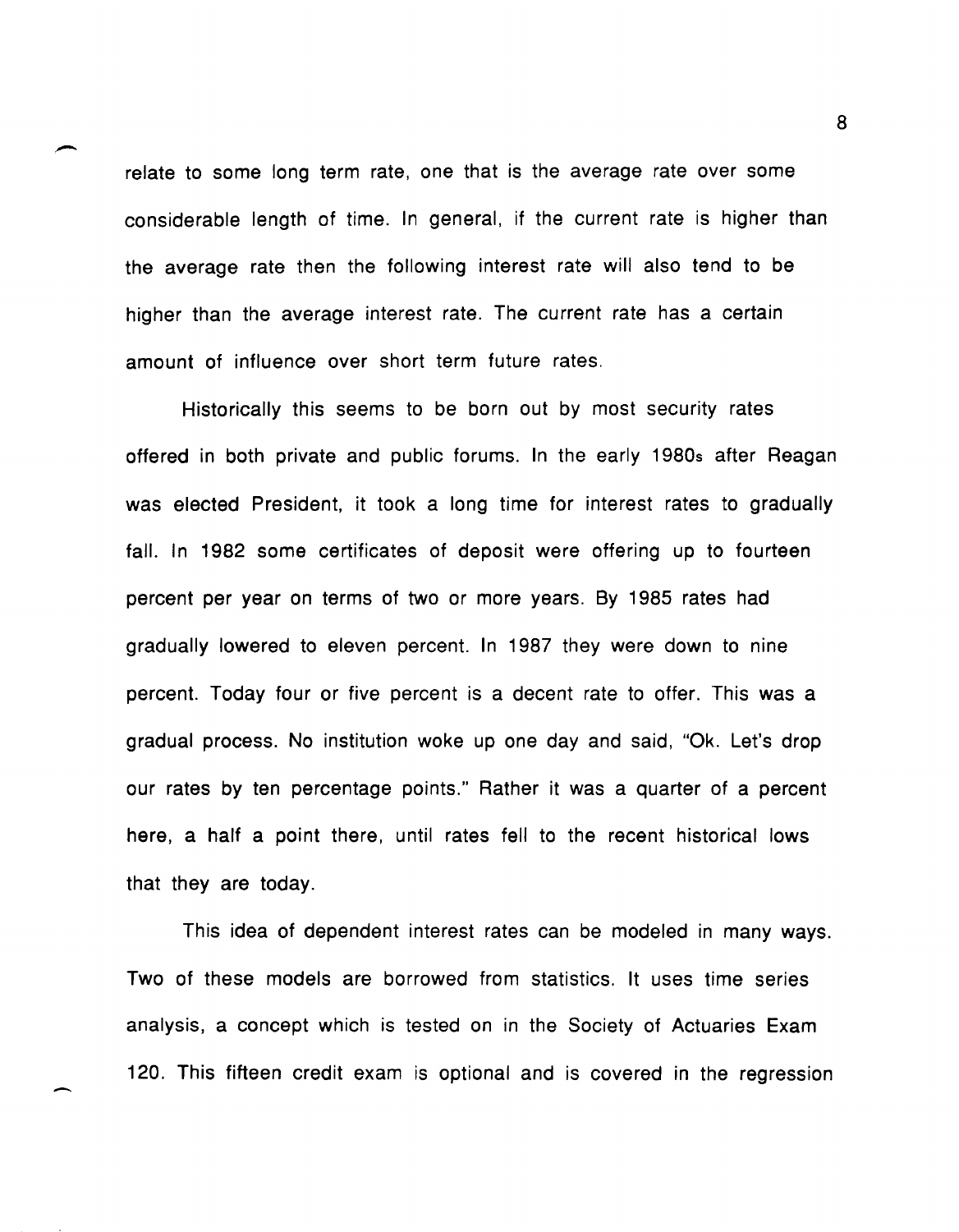analysis statistics course here at Ball State University.

-

-

The two primary models used for interest rates are moving average (MA) models and autoregressive (AR) models. These have been used both separately and in combination to determine interest rates. Experience shows that simple autoregressive models have been more successful in modelling interest rates than have moving average models.

Consider uniformly distributed interest rates with a mean of i. If we assume that successive rates can be linked by the recursion formula

 $i_t = i + k(i_{t-1} - i)$ , where  $0 < k < 1$ .

This dependency assumes that the rates are uniformly distributed with the center being  $i_{t-1}$  for each value of t-1.

The constant k is the relative weighting between the long term average rate and the most recent interest rate. The larger k is, the more weighting lent towards the recent rate. The smaller k is, the more it appears as if interest rates are independent and results become similar to section two. This is an example of an autoregressive process of order one, or AR(1) for short.

Now apply the AR(1) process more fully where the long-term average force of interest of  $\partial_{[t]} = \partial$  in the expectated function. Assuming that  $\partial_{[t]}$ is based on both the long term average force and the most recent period's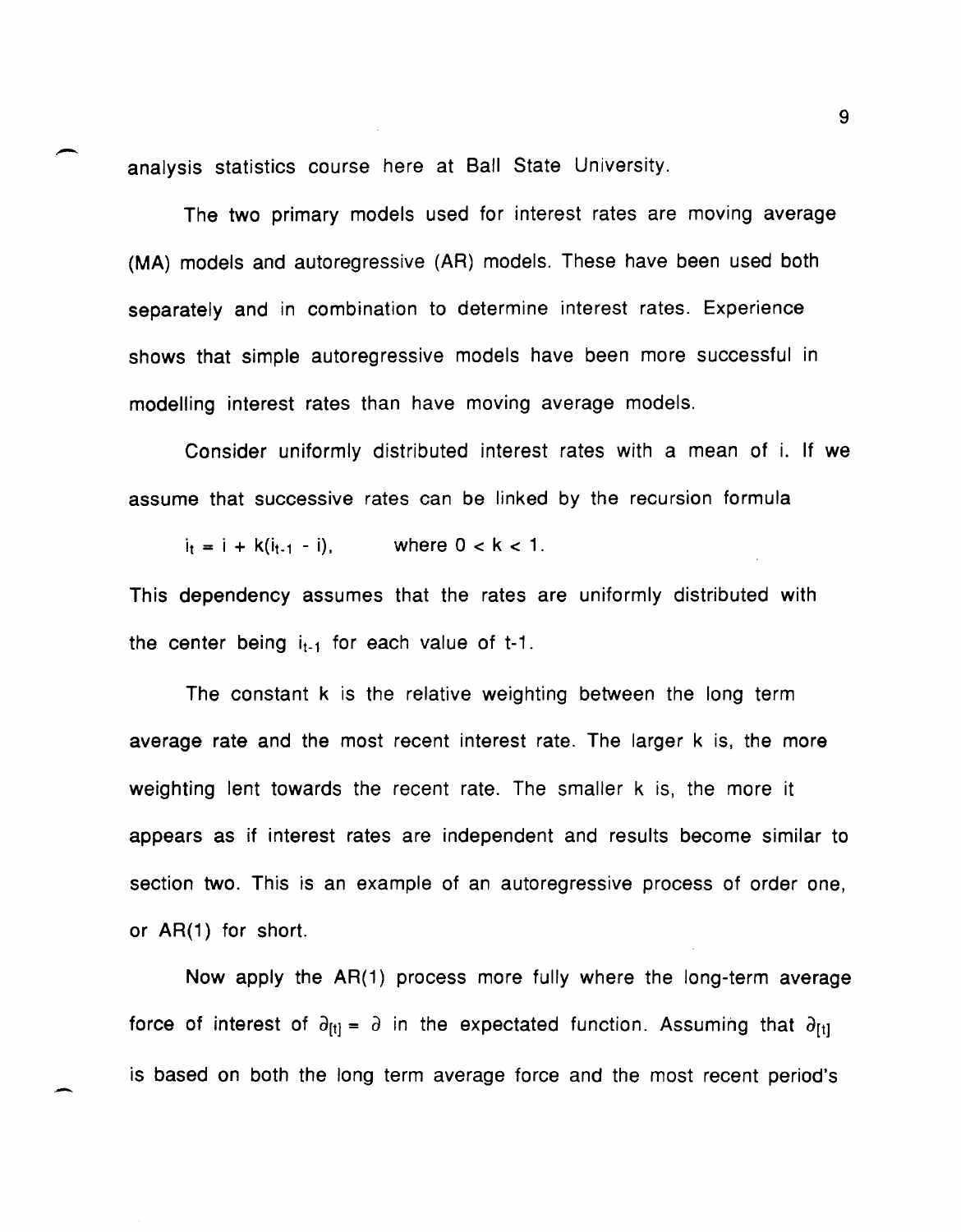force of interest yields the form:

$$
\partial_{[t]} = \partial + k(\partial_{[t-1]} - \partial) + e(t).
$$

This is very similar to the earlier formula involving k. The expression e(t) is the error term which is independent and identically distributed. Its normal distribution has a mean of zero and variance  $\sigma$  2.

The variance of  $\partial_{[t]}$  is given by:

$$
var[\partial_{\{t\}}] = \sigma \sqrt{2/(1-k^2)}
$$

and the covariance by

-

$$
\text{cov}[\partial_{[s]}, \partial_{[t]}] = \sigma^{2*} k^{t-s} / (1-k^2) \qquad \text{for } t > s \text{ and } |k| < 1.
$$

Notice that if k=O then the rates are independent and the results from part two are applicable.

The autoregressive process of order two is a bit more sophisticated, although it uses similar logic to the AR(1). This uses the long-term average force of interest as well as the two most recent forces. It takes the form:

$$
\partial_{[t]} = \partial + k_1(\partial_{[t-1]} - \partial) + k_2(\partial_{[t-2]} - \partial) + e(t)
$$

where the symbols are defined in a similar manner to the AR(1) process.

The variance of  $\partial_{[t]}$  is given by:

$$
var[\partial_{[t]}] = (1-k_2)^{\star}\sigma \frac{2}{(1+k_2)^{\star}[(1-k_2)^2 - k_1^2]}.
$$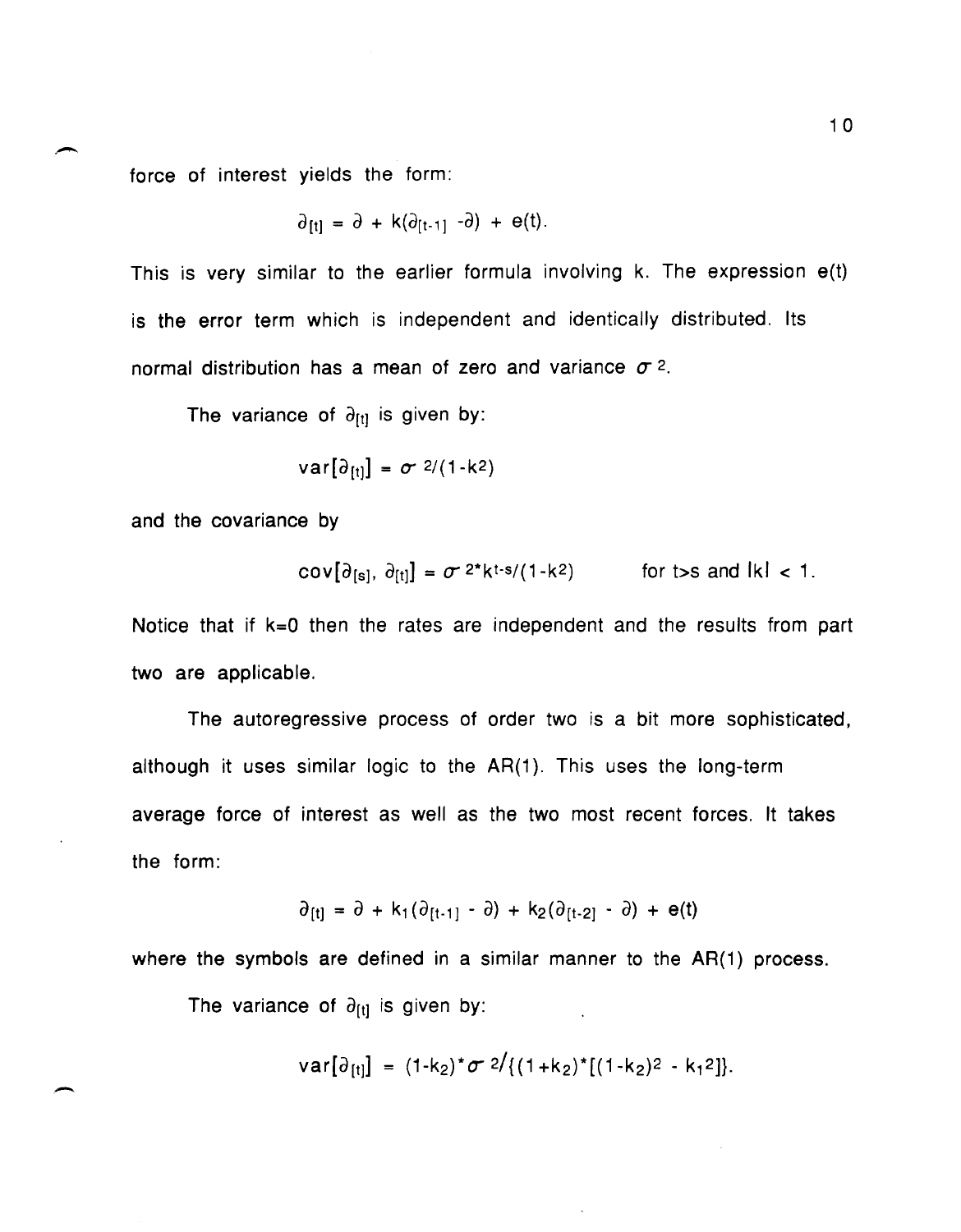The covariance is given by:<br>
The covariance is given by: The covariance is given by:

$$
\text{cov}[\partial_{[s]}, \partial_{[t]}] = \text{var}[\partial_{[t]}][\tau g_1^{t-s} + (1-\tau)g_2^{t-s}] \quad \text{for t>s},
$$

where

$$
\tau = g_1(1-g_2^2)/[(g_1-g_2)^*(1+g_1g_2)]
$$

and where  $g_1$  and  $g_2$  are the reciprocals of the roots of the characteristic

equation  $f(x) = 1 - k_1 x - k_2 x^2 = 0$ 

provided

$$
k_2 - k_1 < 1
$$
\n
$$
-1 < k_2 < 1.
$$

 $k_1 + k_2 < 1$ 

Again if  $k_1 = k_2 = 0$ , then there is independence and part two holds true.

These approaches are very analytical. Another way to approach the data is by using simulation. Using simulation further models can be developed. These models need to be tested as well to see how they handle actual data in comparison with known results.

### IV. The Capital Asset Pricing Model

One of the most widely used models in all of finance is the Capital Asset Pricing Model. This was developed to try and explain why there is a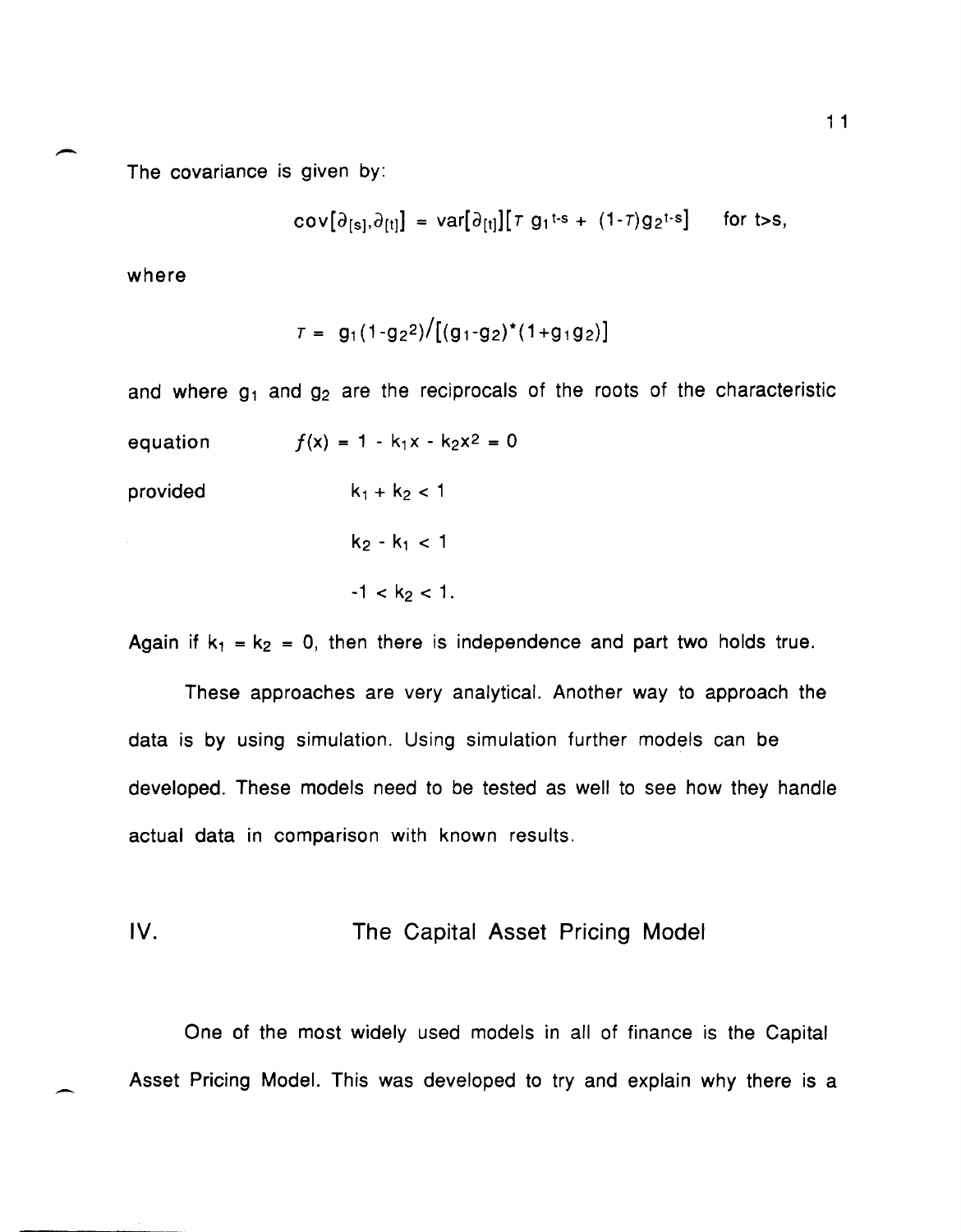variation in yield rates for many different types of investments. For example a typical Treasury bill issued by the United States government produces a nominal yield rate of 3.5% while a bond issued by a corporation will usually produce a yield of 5.1%. Even better results can be obtained in the common stock market, where it is quite common to have a yield rate of 12%.

-

 $\overline{\phantom{0}}$ 

Presumably the reason that Treasury bills have the lowest yield and common stocks are the highest in return is the relative amount of risk involved. The Treasury bill is considered risk-free. The only way they would not be paid is if the government collapsed. That would devastate so much of the financial world that relies on money. Since money itself is backed by the U.S. government, our economic system would make little sense without assuming the continued success of the government. So we allow Treasury bills to be assumed as the base rate of interest. No investment has less risk, so the excess interest is derived from what is called the risk premium. In the case of corporate bonds it would be 1.6%, for common stock 8.5%.

Another premise in the Capital Asset Pricing Model is that there are two types of risk involved in an investment. There is unsystematic (sometimes called unique) risk. This reflects price movements which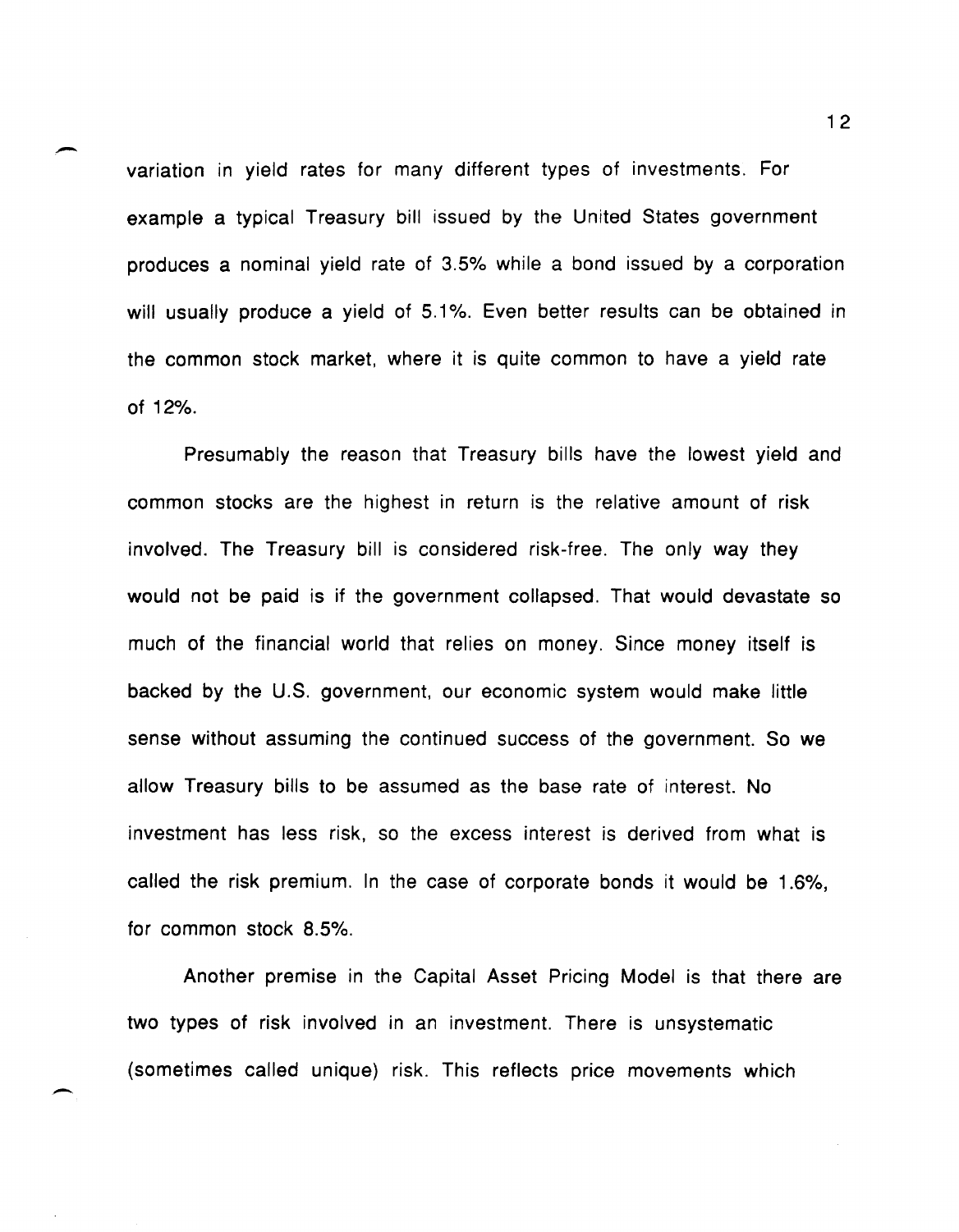cannot be explained by the collective market behavior. This should be eliminated by a diversified portfolio.

The second type of risk is referred to as systematic (or market) risk. This reflects movements by the whole market. This cannot be eliminated by a diversified strategy. This is the risk that is being modeled in the Capital Asset Pricing Model.

This model was developed to explain the variation of yield rates on different common stock. In the process it was discovered that it modeled various other investments quite well. It seemed to provide help finding an appropriate rate to discount money in cash flow analysis. The rate of interest used in present value techniques now reflected the degree of risk in each investment and estimated the uncertainty in the cash flows.

The formula is given by:

 $\overline{\phantom{a}}$ 

 $E[r_k] = r_f + B_k(E[r_p] - r_f)$ 

where the following definitions are true:

 $r_k$  = yield rate on a specific security k  $r_f$  = risk-free rate of interest  $r_p$  = yield rate on the market portfolio  $B_k$  = a measure of systematic risk for security k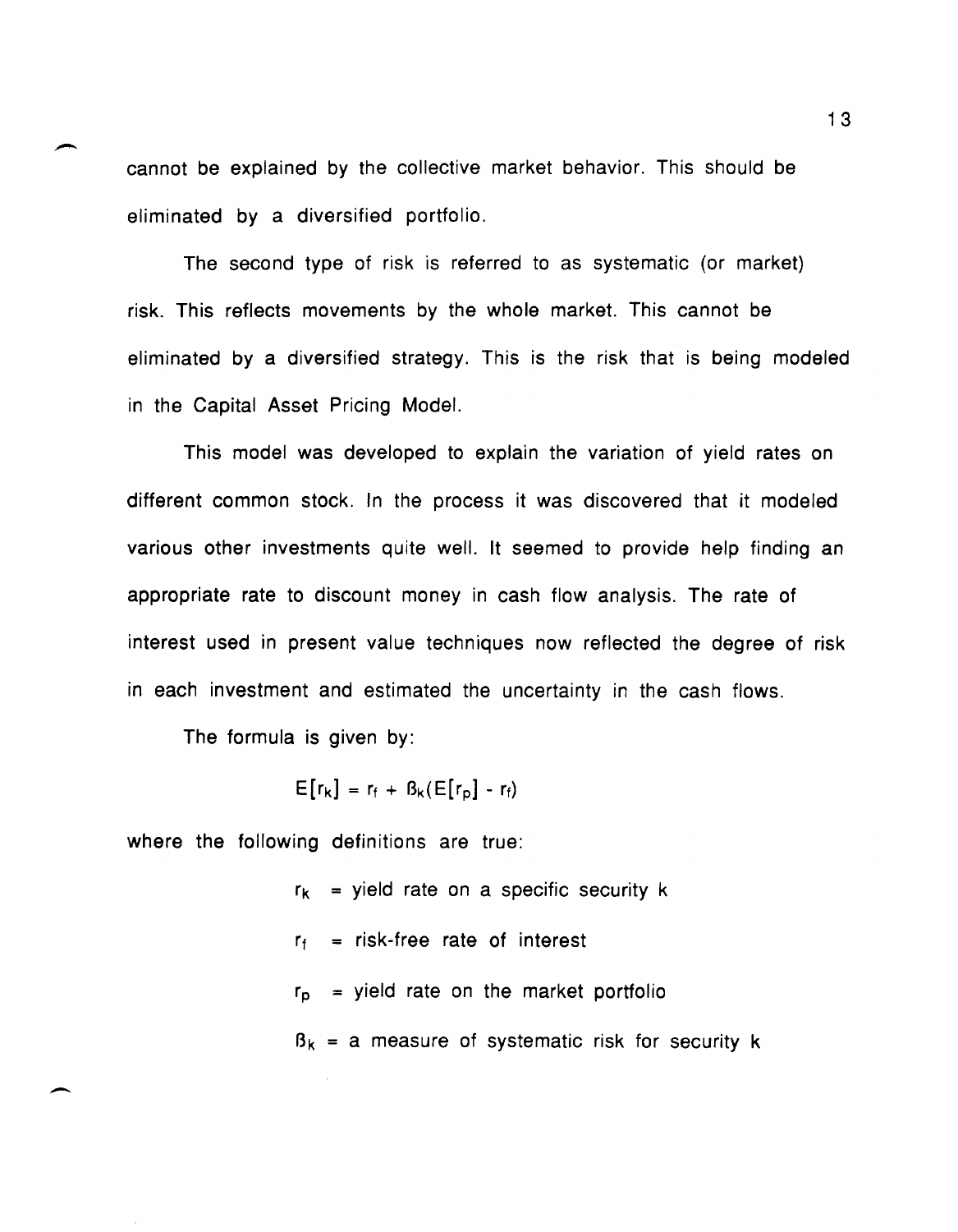Thus the formula states that the expected yield rate on a specific security is equal to the risk-free rate plus a multiple of the excess of the expected yield rate of the portfolio over the risk-free rate.

 $B_k$  > 0 is a multiple for the measure of systematic risk. The closer  $B_k$  is to 0, the less risk is involved. When  $B_k = 1$ , then the security has the same level of systematic risk as the market portfolio. If  $B_k > 1$ , then more risk is involved than the market portfolio.

Risk premium for the market portfolio is that amount of the interest rate that is in addition to the risk-free rate. In the formula it is determined by subtracting  $r_f$  from  $E[r_p]$ . When the risk premium for the market portfolio is multiplied by the multiple for systematic risk, the risk premium for the particular security is the result.

The Capital Asset Pricing Model has been studied under extensive empirical tests. Even though the results have performed reasonably well, it has been shown that other factors do influence yield rates. Not only have seasonal and size of investment factors affected the rates, but the systematic risk has varied over time as well.

Yet the model works well enough for many practical applications. It is used often enough that values of  $B_k$  are periodically published for a

-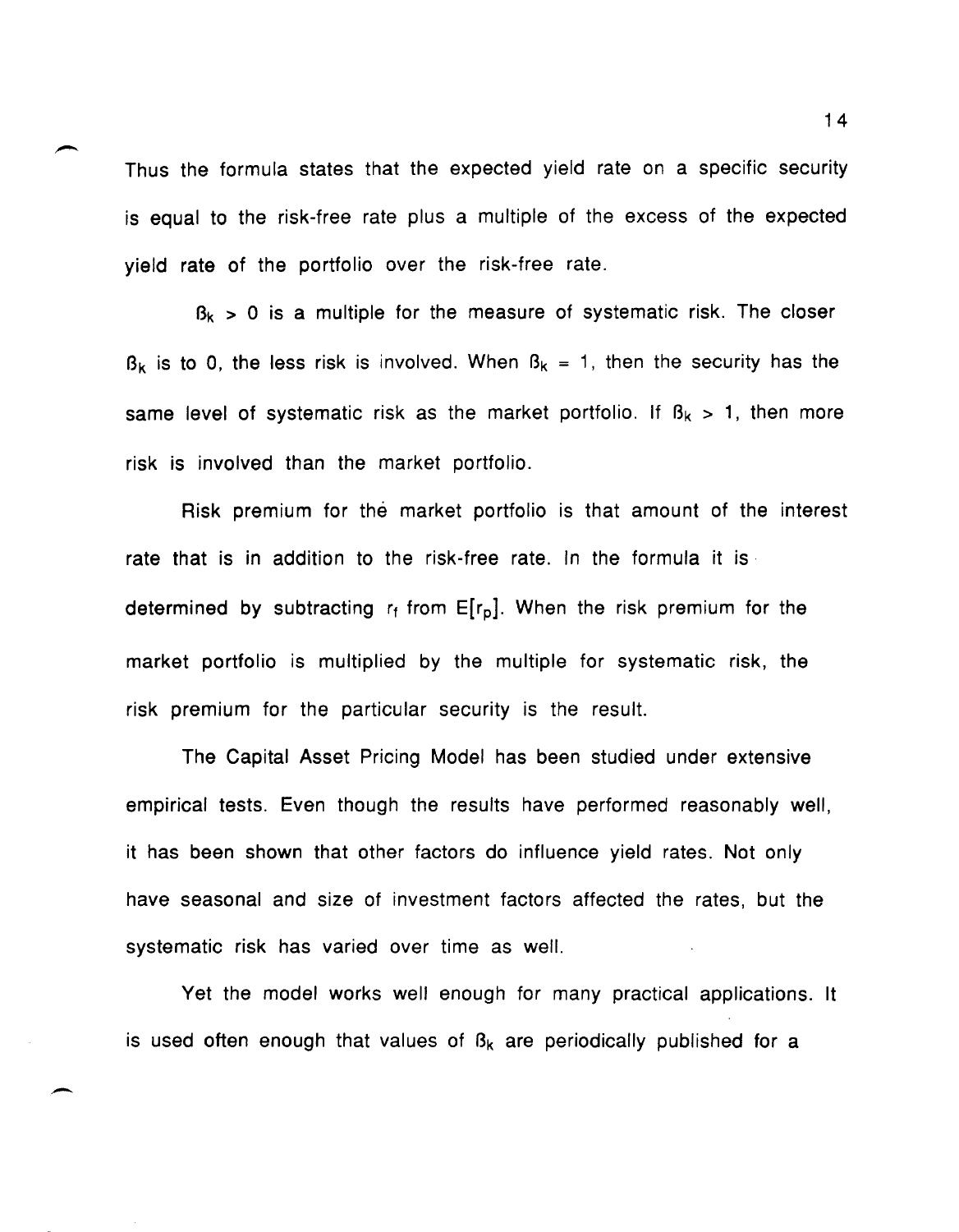large number of common stocks. They can be obtained from most brokerage firms.

### v. An Option Pricing Model

Options are financial vehicles sold in the public market which allow purchasers to buy or sell a security at a guaranteed price. This price is promised for some future date in time when the option can actually be exercised and the security is sold or bought at the stated price. Options have developed into a good way to hedge against a particular security rising or falling in price. This allows the owner of the option to guarantee a certain price in case the market has moved the price of the security in a way that would otherwise be detrimental to the particular investor.

Consider investor A who wants to sell his 10 shares of stock six months from today. Right now his stock is worth \$50 per share. He does not want to sell for less than that so he buys a put that costs \$5/share. The put guarantees him that six months from now he can get \$50/share. If the stock falls below \$50 per share he can exercise the option and save some money. If the stock rises above \$50 per share he can disregard the option and collect the excess that he can get for his shares. The option

 $\overline{\phantom{0}}$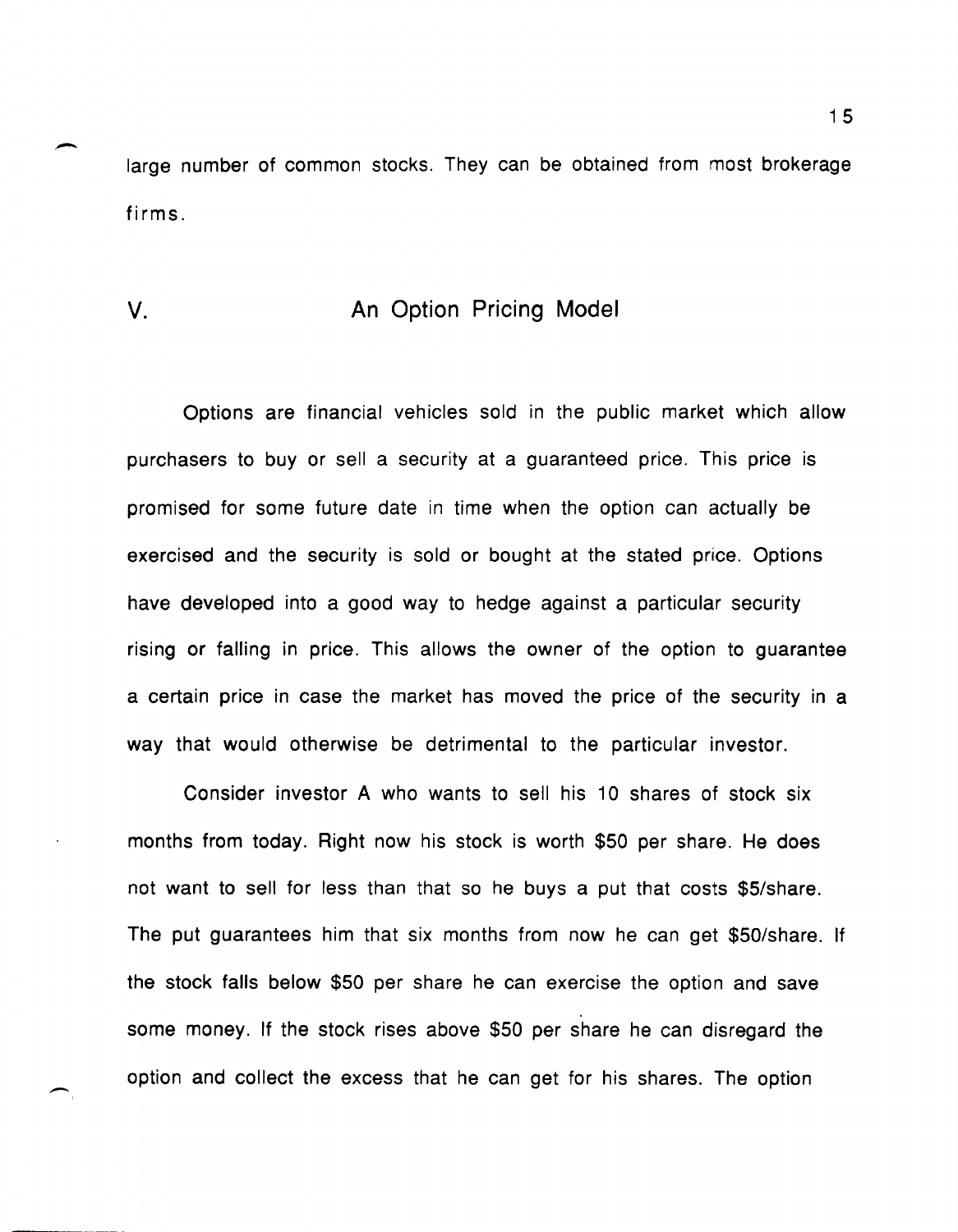solidified his position so he could not lose too much (or gain too much either) .

The same can be thought of investor B. He wants to buy stock in six months, but only for \$45 a share. He can buy a call option for \$4 per share. In this case if the stock drops below his option of \$45 he would not exercise the option. Instead he would purchase the stock at its current price. The option protects him in case the price were to rise above his target. He will not pay more than \$45 per share since that is the most he would have to pay. The option has insulated him from extreme negative results.

There is a formula that relates the value of a put and a call to the price on a given stock.

$$
P + S = C + vnE
$$
 (5.1)

where

 $\overline{\phantom{0}}$ 

-

 $P = value of put$ 

 $C = value of call$ 

S = current stock price

 $E =$  exercise stock price

 $n =$  time remaining until expiry

This relationship is known as a put-call parity. The interest rate is the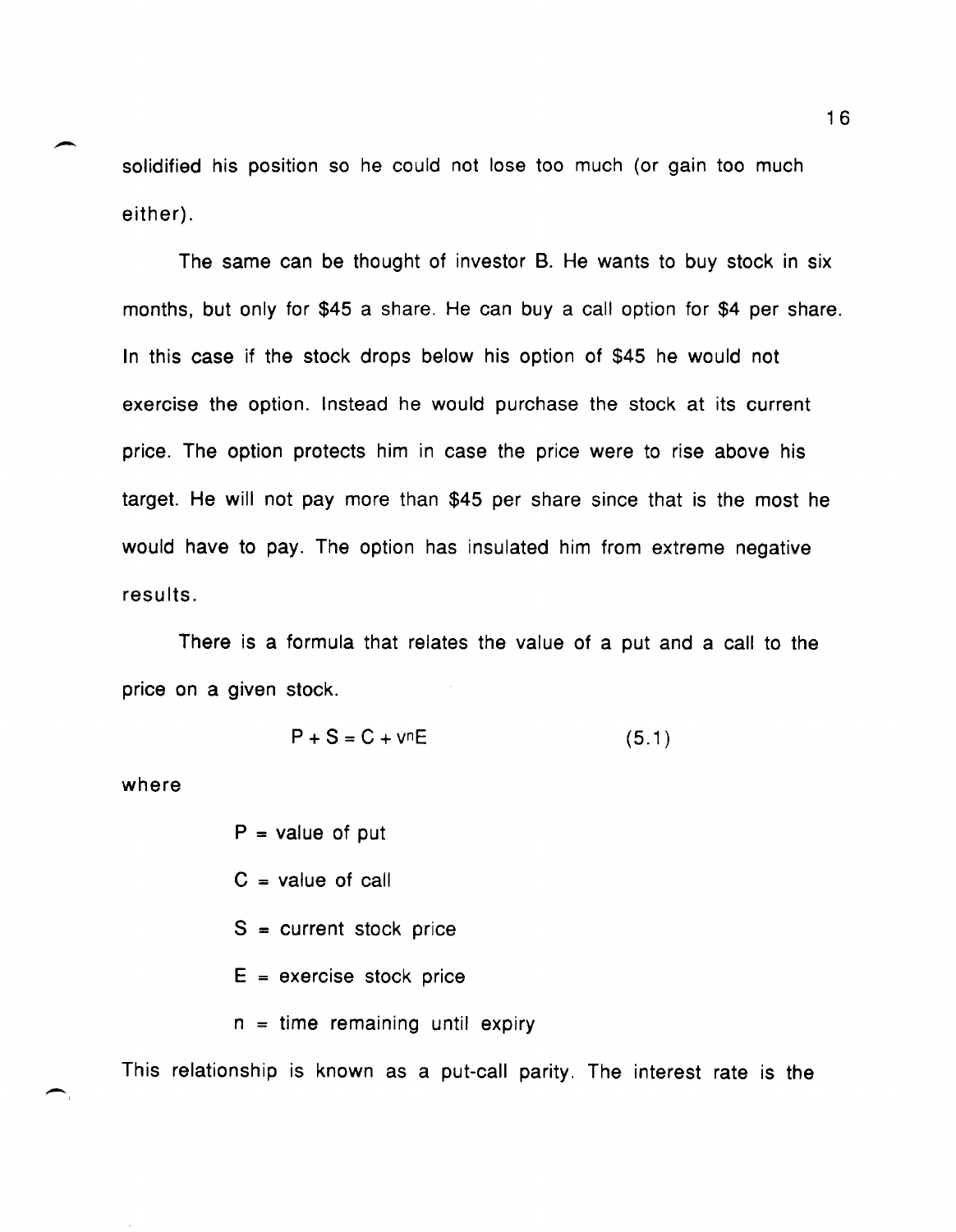risk-free rate on Treasury securities.

Options were initially created in connection with common stocks. They have proved to be so useful in a hedging strategy that they are now available in many different financial vehicles. Foreign currency exchange, commodities, bonds, and future interest rate options are all sold as identifiable financial instruments.

Furthermore, many securities now contain options that are part of the security. The callable bond is a good example of this. The noncallable bond will sell at a higher price than the callable bond since bond purchasers are willing to pay more for bonds which cannot be called early. This is due to the relationship

$$
B^{nc} = B^c + C
$$

where

 $\overline{\phantom{0}}$ 

 $Bnc = value$  of the noncallable bond

 $B<sup>c</sup>$  = value of the callable bond

 $C =$  value of the call option

When an investor buys a callable bond he is in essence buying a noncallable bond and selling a call option to the bond issuer.

One popular way of determining the value of an option is the Black-Scholes Option Pricing Model. This model develops a formula for the price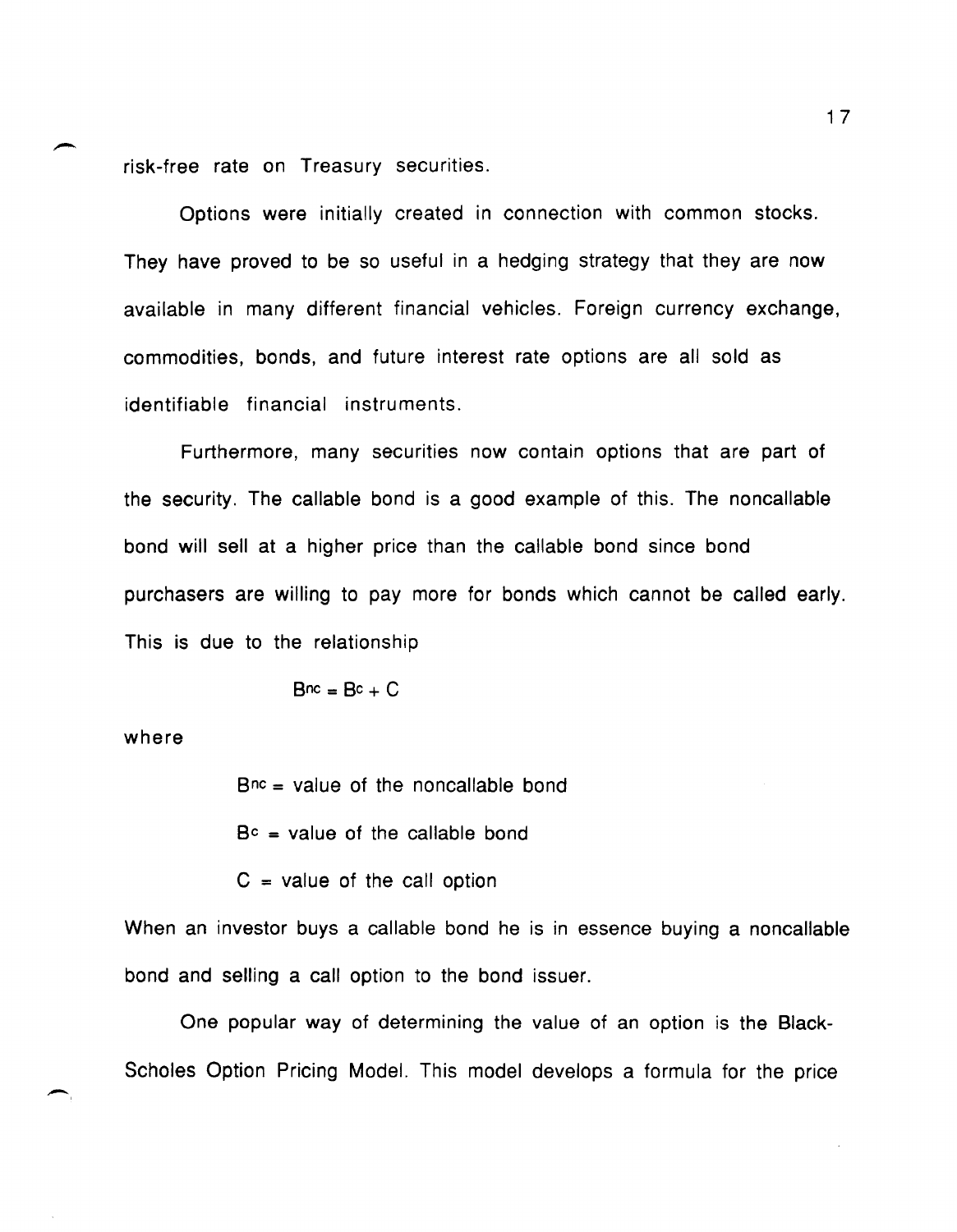of a European call option. This option can only be exercised at the expiry date. The value of a call is given by

 $C = S N(d_1) - Ee^{-\partial n} N(d_2)$ 

where

- $C =$  value of the European call
- $S =$  current stock price (current value of asset)
- $E =$  exercise price
- $\partial$  = risk-free force of interest for n periods
- $n =$  time remaining until expiry
- $N =$  cumulative distribution function for the standard normal distribution

 $d_1 = \{ ln(S/E) + (\partial + \sigma^2)n \} / \sigma n.5$ 

 $d_2 = \{ ln(S/E) + (\partial - 1/\sigma^2)n \} / \sigma n.5$ 

 $\sigma$  = standard deviation of the force of interest on the asset This assumes that the asset does not pay dividends prior to the expiry date. The value for a put assumes the same definitions with P being the value of the put and is defined as

$$
P = \text{E}e^{-\partial n}[1 - N(d_2)] - S[1 - N(d_1)]
$$

Empirical tests of the Black-Scholes formula imply that the formula works well under certain conditions. Errors tend to develop in the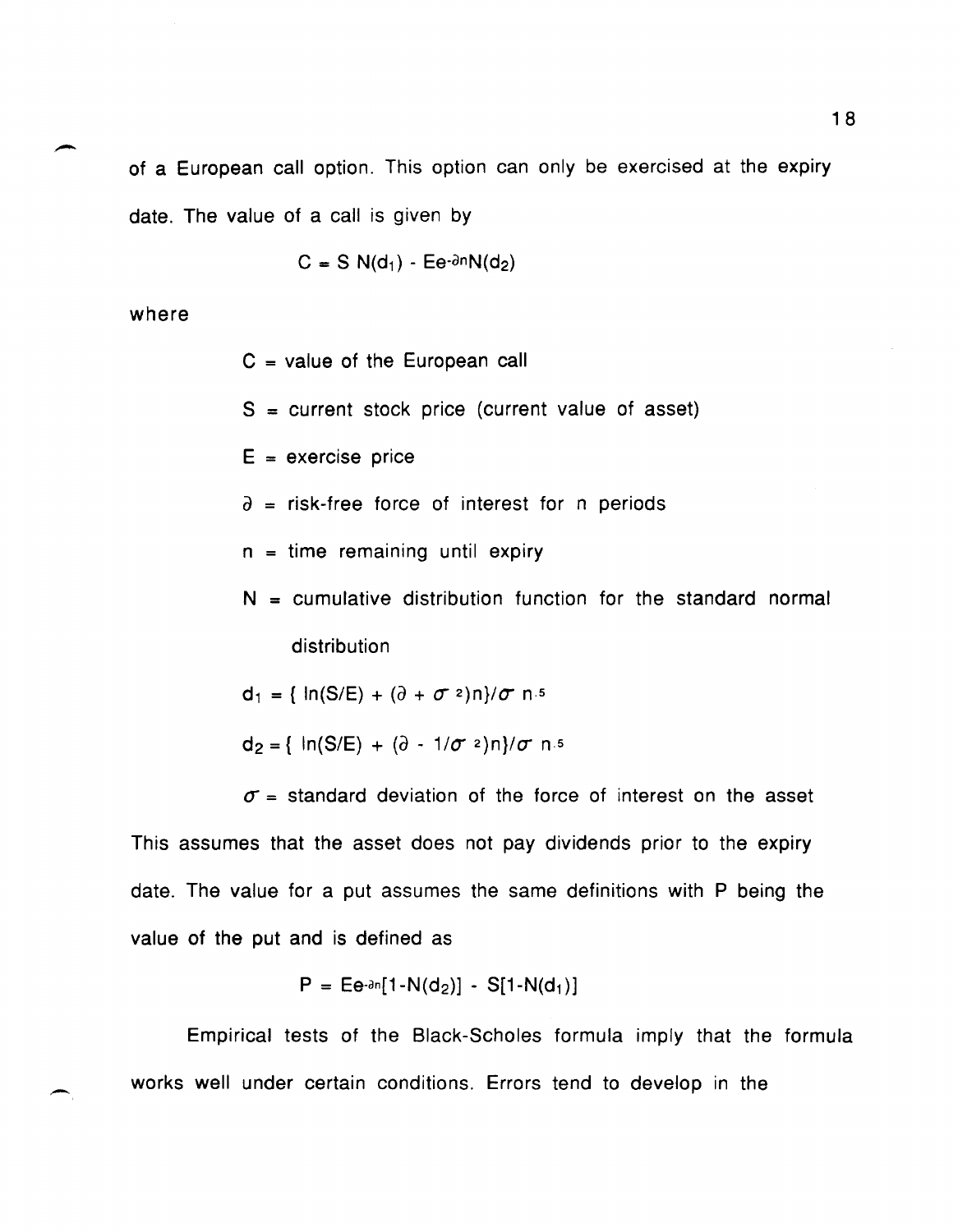following situations:

- 1. When the exercise price is far from the current market price.
- 2. For extremely volatile or involatile securities ( $\sigma$  quite high or low).
- 3. For large values of n.

Example 5.1 The value of a European call expiring in one year with an exercise price of \$200 for a stock currently selling for \$175 can be determined using the Black-Scholes method. The standard deviation for this stock's continuous rate of return is .5 and the force of interest that is risk free is 6%.

First determine  $d_1$  and  $d_2$ .

 $\overline{\phantom{0}}$ 

$$
d_1 = [\ln(175/200) + (.06 + .25/2)(1)]/(.5*1) = .103
$$
  

$$
d_2 = [\ln(175/200) + (.06 - .25/2)(1)]/(.5*1) = -.397
$$

Now from the standard normal tables

 $N(.103) = .54$  $N(-.397) = .35$ 

Now USing the Black-Scholes formula returns

 $C = 175(.54) - 200(e^{0.06})(0.35) = $28.58$ VI. A Random Walk Model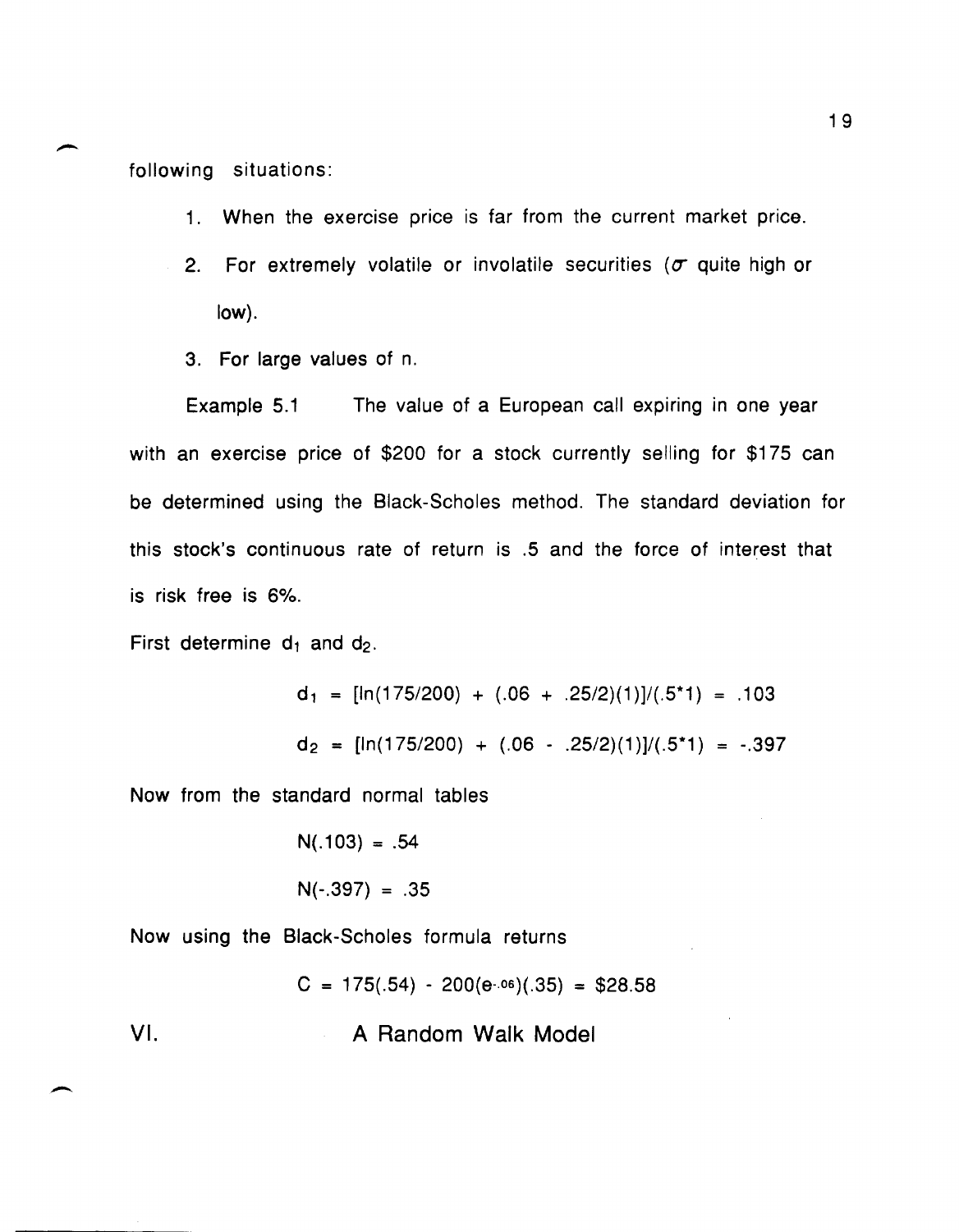The binomial model is based on a random approach to interest rates. In the random walk the probabilities of going up or down in price from period to period remain unchanged. Furthermore, the outcome of each period (or trial) is completely independent of any previous outcome.There seems to be considerable evidence that would imply that securities follow a random walk model.

Look at the \$175 stock from the previous example. If it follows a random walk it may have a 50-50 chance of being either \$200 or \$160 in one year. Now the price of the call (with an exercise price of \$180) will be different than the earlier example. Assume the interest rate is 6%.

If the stock falls the call is not exercised since the price is lower. If it rises to \$200 then the call is worth \$20. Compare this to the results when one buys a share of stock and borrows \$150.94. If the stock falls to \$160, it can be sold and the loan can be paid off for a net gain of zero. If the stock rises we can sell it for \$200, payoff the loan, and still realize a net gain of \$40. Since the results of both transactions are equivalent, we have value of 2 calls = value of stock - bank loan

 $=$  \$175 - \$150.94 = \$24.06

Thus the value of one call is \$12.03.

-

-

This illustration demonstrates that two seemingly unrelated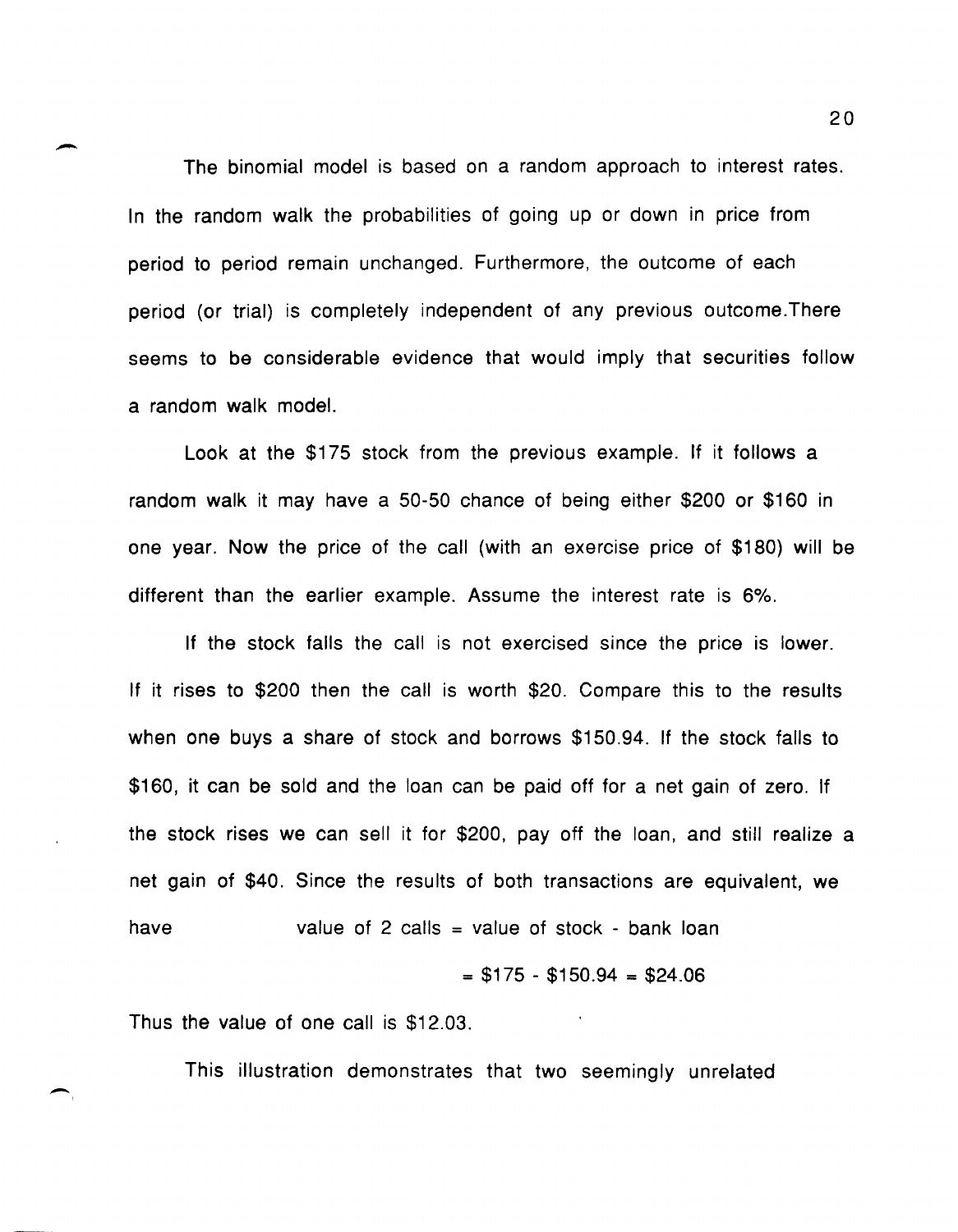transactions produce the same exact outcomes. Transactions that do so are called replicating transactions. Many sophisticated investment techniques involving options use replicating strategies that are quite complex.

An alternative approach to determine the value of the call can be used if the investor is assumed to be indifferent about risk. If this is so then the investor in the earlier example would expect a return of 6%, since that is what he could get by loaning his money elsewhere. Let p be the probability that the stock rises and 1-p that the stock falls. If it rises from \$175 to \$200, the yield rate will be 14.3%. If the stock price falls to \$160, the yield rate will be -8.6%. Assuming risk-neutrality produces

 $.143p + (-.086)(1-p) = .06$ 

which yield  $p = .6375$ .

-

Now the expected present value of the call returns

 $[0.6375(20) + 0.3625(0)]/1.06 = $12.03$ 

which is the same answer as before. The probabilities of the two different outcomes were determined by the requirement to eliminate risk-free arbitrage, so risk-neutrality must be assumed.

This model can be generalized beyond one period. If we assume that the movement upwards of the security moves the price by a factor of  $1+k$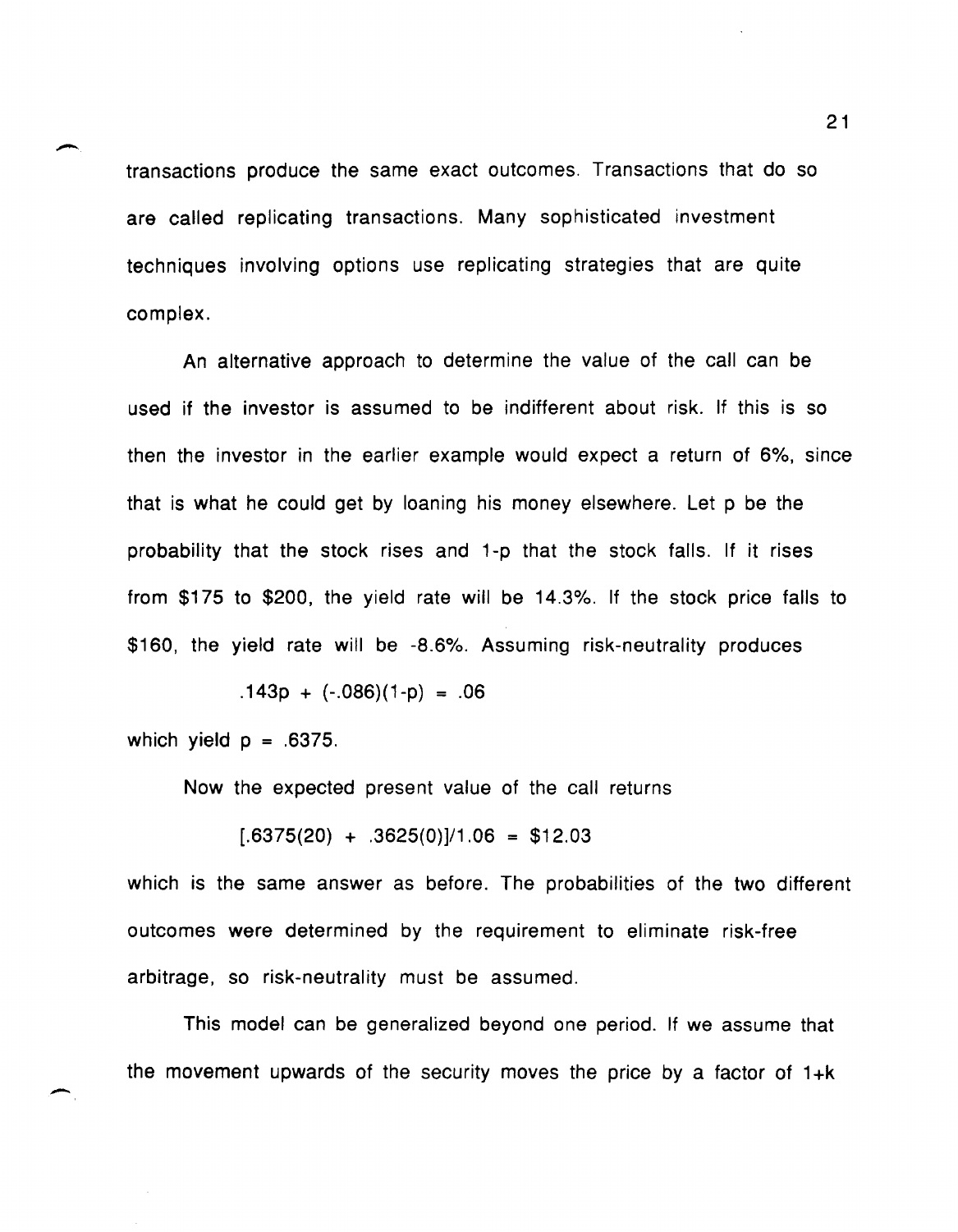and the downwards move causes a change in price of  $(1+k)^{-1}$ , the resulting outcomes and their respective probabilities are represented by a binomial probability distribution.

This leads to a generalized formula for n periods. Let the exercise price be E. The value of the call at expiry for each trial is the greater of zero and the excess of the stock price at expiry over the exercise price. Thus

$$
C = (1/(1+i)n)\sum_{i=1}^{n} [2]p^{n-i}(1-p) \cdot max[0, S(1+k)^{n-2t} - E]
$$

is an expression for the value of a European call. The value of p is determined by the risk-neutral approach. This formula can be handled quite well on the computer.

To determine the value of C requires an appropriate value for k. An excellent choice for k is given by

$$
k = e^{\sigma/\sqrt{n}} - 1
$$

where  $\sigma$  is the same as in the Black-Scholes formula and h is the length of time between successive steps. Those securities with higher variances will have higher values for k.

Example 6.1 Use the binomial method to find the value of a call expiring in one year with an exercise price of \$50. The stock currently sells for \$45, has a standard deviation of .1, and a force of interest that is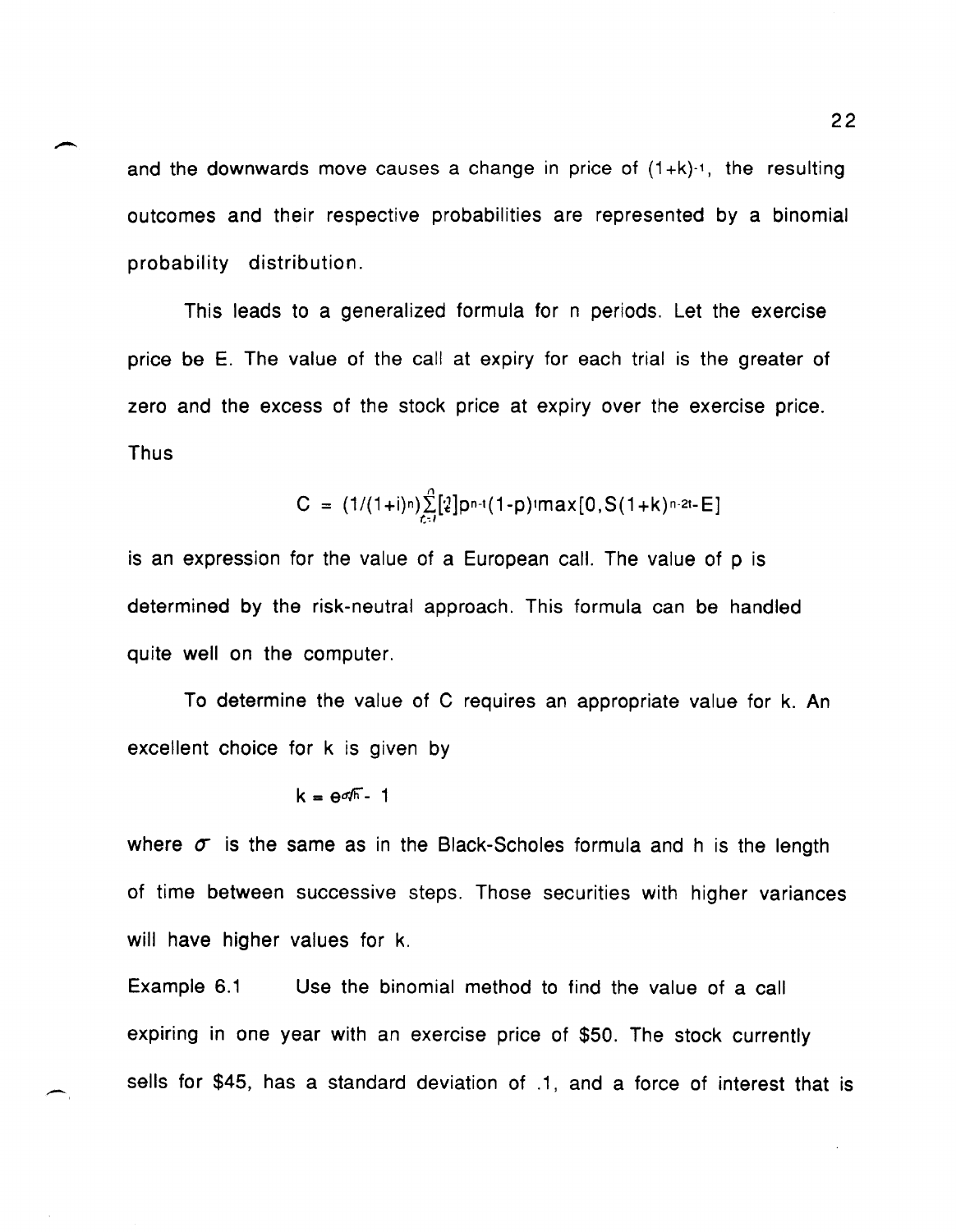also .1 allowing for a risk factor of zero. Use a quarterly basis.

$$
k = e^{1\sqrt{25}} - 1 = .05127
$$

To determine p first find the upside and downside values.

 $upside value) = 45(1+k) = 47.31$ (downside value) =  $45(1+k)-1 = 42.81$ 

Thus p is

 $\overline{\phantom{0}}$ 

 $\left( \frac{1}{2} \right)$ 

$$
42.81(1-p) + 47.31p = 45e^{.25(.1)} = 46.14
$$

 $p = .74$ .

There are 5 possible outcomes from these trials:

$$
45(1+k)^4 = 54.963
$$
  

$$
45(1+k)^2 = 49.733
$$
  

$$
45 = 45
$$
  

$$
45(1+k)^{-2} = 40.718
$$
  

$$
45(1+k)^{-4} = 36.843
$$

Apply this to the binomial formula to yield:

$$
C = e^{-1}(5)(.74)^{4}(54.963 - 50) = $6.73
$$

Notice that the more periods that are involved, the closer the answer produced by the binomial method will be to one determined by the Black-Scholes method.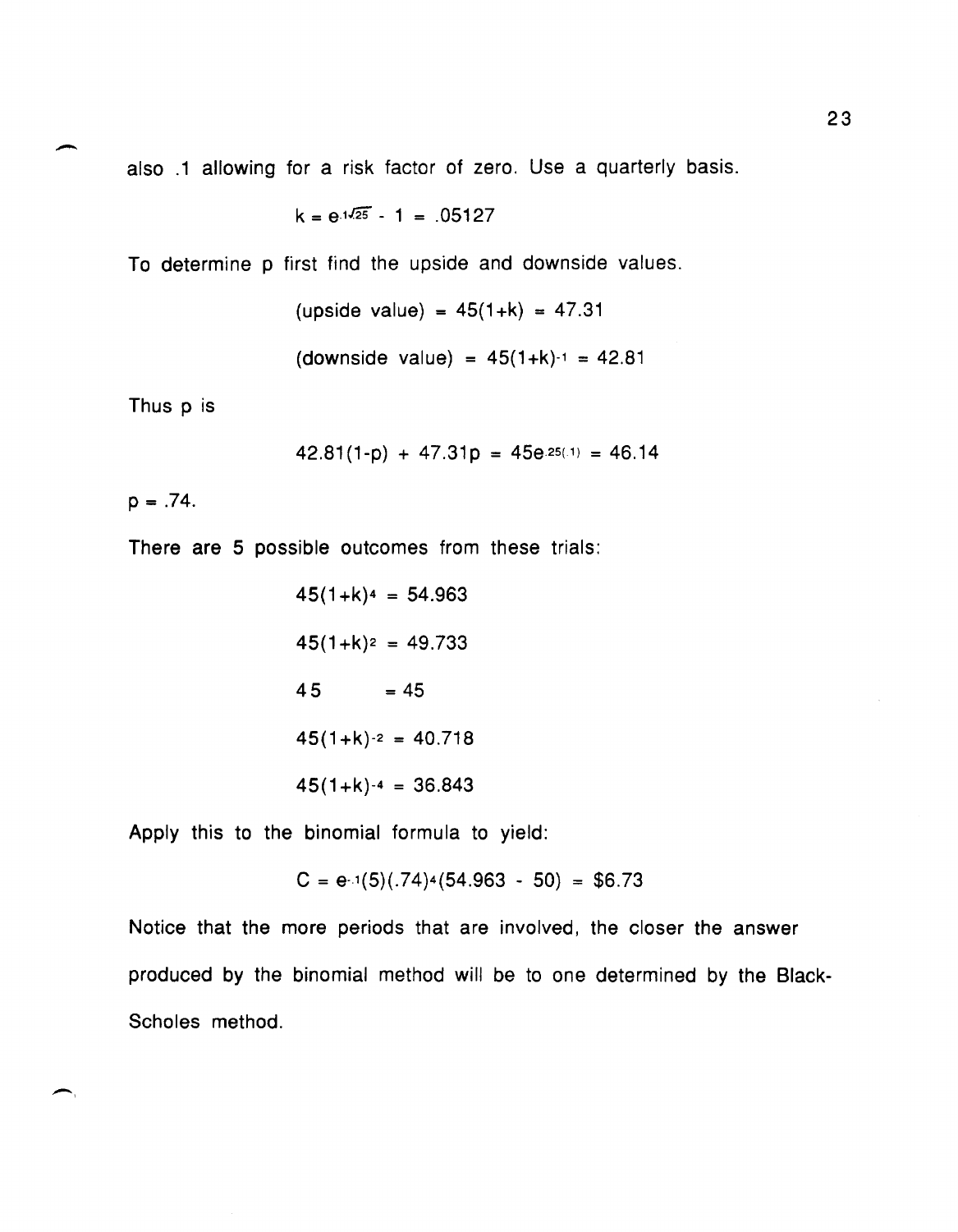## VII. **Scenario Testing**

Currently there is a popular technique for practical applications called scenario testing. This is a type of simulation that uses extensive computer capability to compute a large number of calculations. To apply this approach, a different pattern of future interest rates is used to determine each "scenario."

Most companies try to match their assets and liabilities to determine whether their future cash inflows will be enough for the outflows of cash. These cash flows are fairly uncertain as to the exact timing and amount of payment. The scenario can also be affected by the level of interest assumed. The interest rate affects both flows of cash; the higher the interest rate, the less money available on both sides of the ledger.

The amount of surplus is computed for each scenario whether positive or negative. This set of values can be used in a statistical analysis to determine various measures which can be quite useful in making budgets for upcoming periods. For example, if the mean of the trials seems like a good estimate for surplus, that may be what is used as the target surplus for the budget.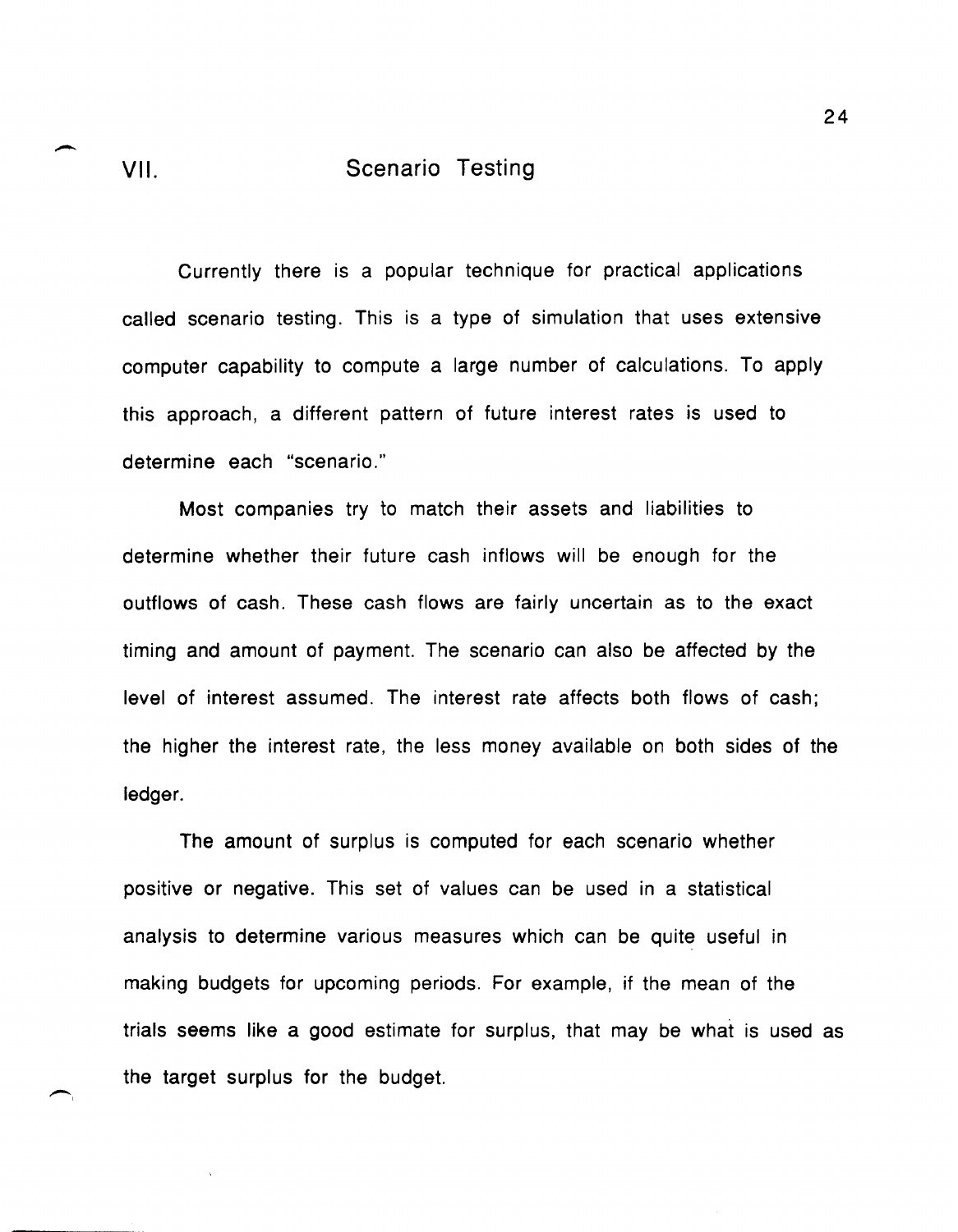There are three general methods used in determining the interest rate paths in scenario testing. Under the preset method the analyst specifies all the interest rates in all the various paths. This method allows the analyst the most flexibility in scenario choices. This usually includes some pessimistic, optimistic, and midrange paths with one usually on either extreme end. Interest paths that are both highly volatile and not so volatile are included. So are paths that trend up and those that trend down. Extreme case scenarios contain rates that reflect hyperinflation or a severe depression.

One common mistake in forming conclusions is assuming that all scenarios are equally likely. Probabilities need to be assigned to the various paths in order to make statistical measures a true reflection of what is likely to occur. Assuming that hyperinflation or a severe depression is just as likely as interest rates remaining close to current rates is a very unsound practice.

The preset method has two main flaws. One weakness is that the method is quite time consuming. The analyst must specify all the various rates of interest, which requires a lot of man hours to determine the various paths. Also the analyst must be the on'e to determine what rates are likely and what probabilities should be assigned to each path. This can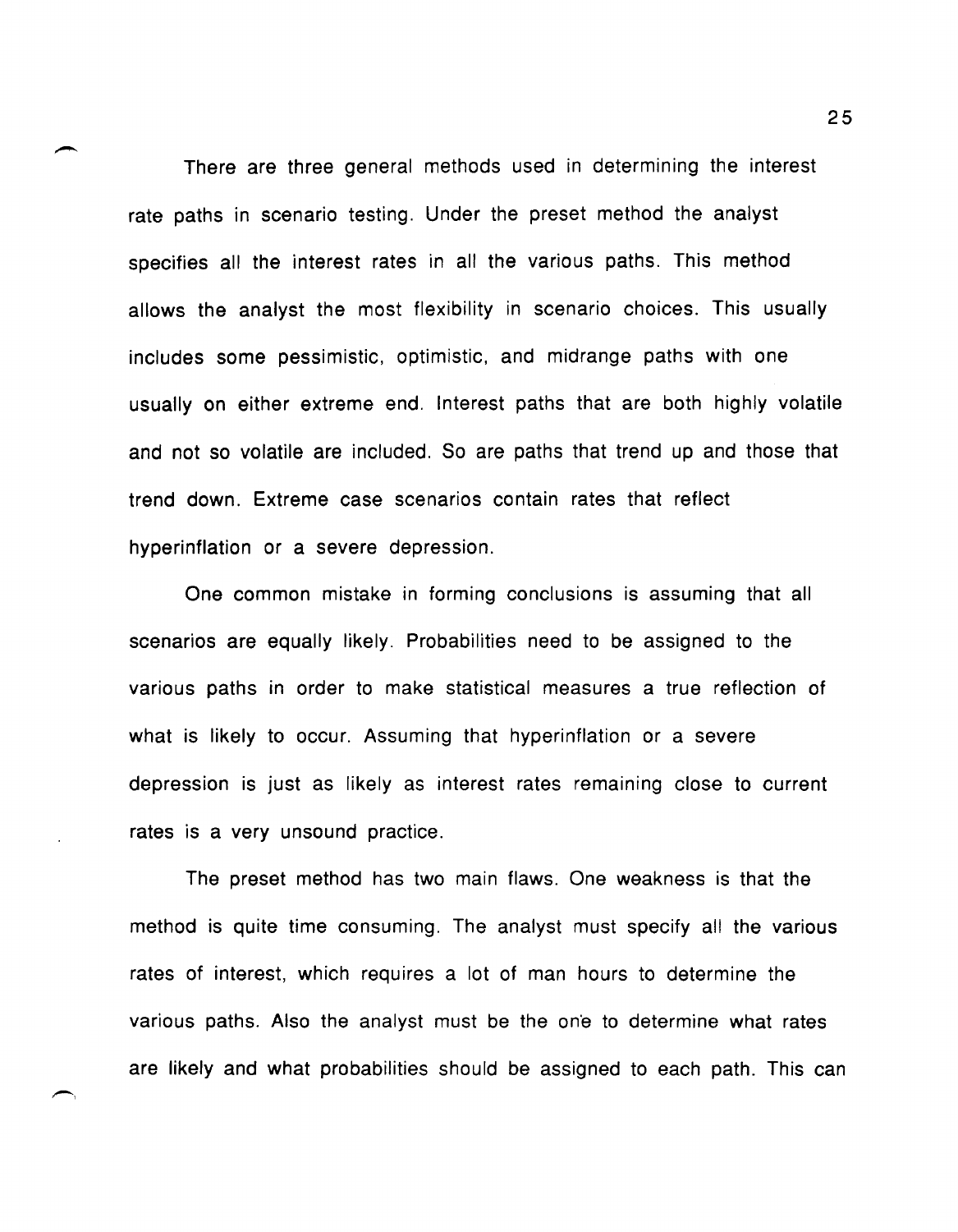be very tricky, even for the well seasoned analyst.

Another method that can be used is the probabilistic method. A common method is to use the binomial lattice approach. This assumes that the rate of interest follows a random walk. Thus the probability of an upward movement is p for each period and 1-p for downward movement.

The third method is a stochastic method. The most common of these is to assume that successive values of  $1+i<sub>t</sub>$  follow a lognormal distribution. The advantage of this approach is the ability to adjust for the volatility of interest rates.

The problem with both the stochastic and probabilistic methods is that interest rates may become too high or too low after several periods. Adjustments can be made by setting the volatility assumed lower or by setting upper and lower bounds. Neither solution is ideal however.

It is difficult to describe the ways to do scenario testing, since there are probably as many ways to test as there are analysts that do it. However, these are some of the more basic approaches to begin testing with which explain some of the various considerations involved.

Scenario testing can be very important under certain insurance regulations. In Canada the regulations that govern what reserve requirements are necessary are very flexible. Reserves are allowed to be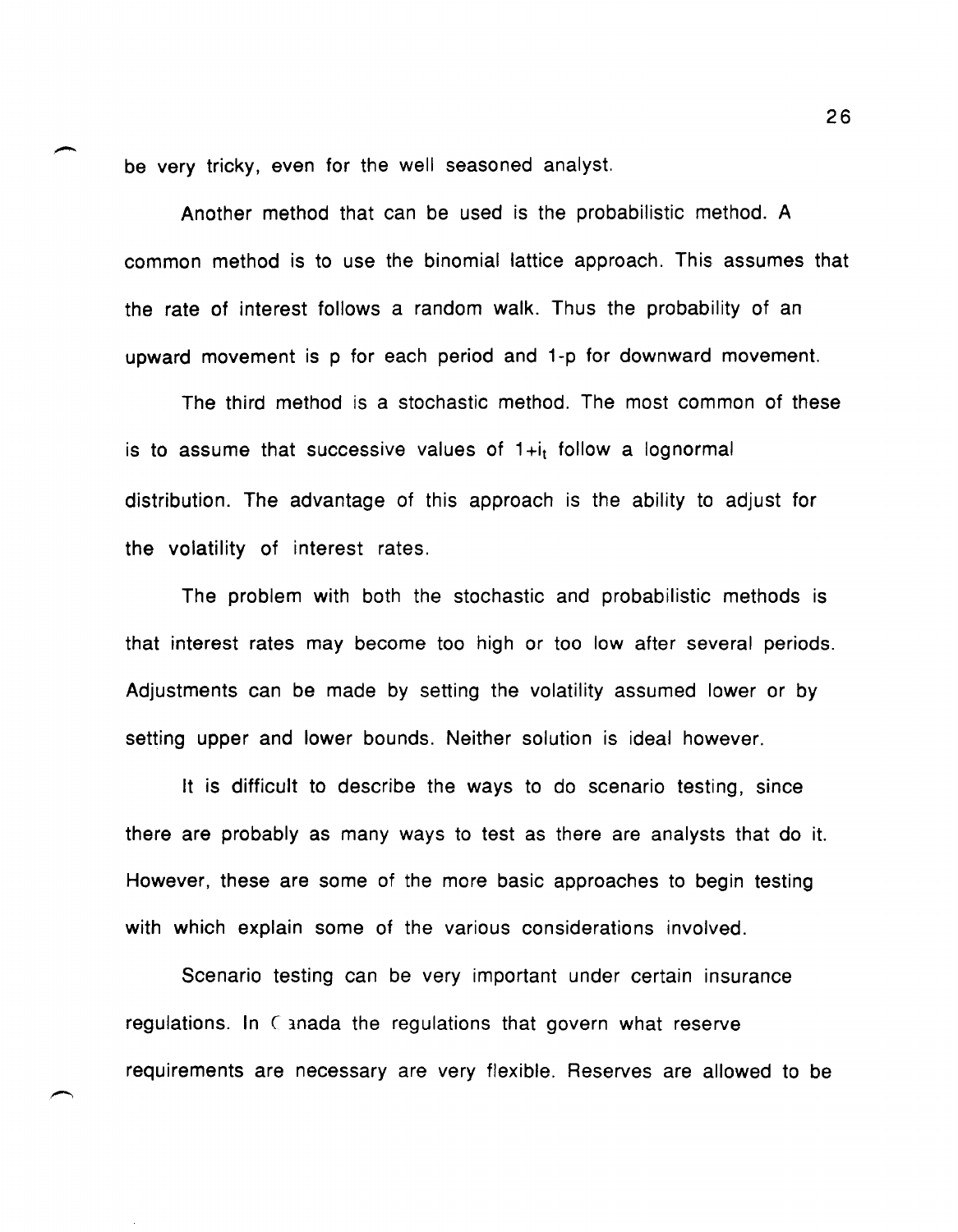set at any justifiable level. Since reserves are very interest sensitive they are reviewed by an independent actuarial audit. The company whose actuary uses scenario testing to justify his interest rates (that determine the reserves) has a better tool to explain his choice to the audit than if some other technique is used.

#### Example 7.1

 $\leftarrow$ 

Insurance companies can sell guaranteed investment contracts (known as GICs) which are similar to CD's. Company ABC Mutual sells a oneyear contract guaranteed at a rate of interest of 9%. ABC Mutual invests in instruments that are convertible quarterly with a current rate of 8.8%. The probability of upward movement is .6. Fluctuations each quarter are .16% up or down. Find the probability of a loss on the GIC.

There are eight possible paths. Since rates are quarterly, all rates must be divided by fourths in order to get the quarterly rate.

| Number       |            | Path Probability | Accumulated value                          |
|--------------|------------|------------------|--------------------------------------------|
|              | W          | .216             | $(1.022)(1.0224)(1.0228)(1.0232) = 1.0935$ |
| $\mathbf{2}$ | <b>UUD</b> | .144             | $(1.022)(1.0224)(1.0228)(1.0224) = 1.0927$ |
| 3            | UOU        | .144             | $(1.022)(1.0224)(1.022)(1.0224) = 1.0918$  |
| 4            | <b>UDD</b> | .096             | $(1.022)(1.0224)(1.022)(1.0216) = 1.0909$  |
| 5            | <b>DUU</b> | .144             | $(1.022)(1.0216)(1.022)(1.0224) = 1.0909$  |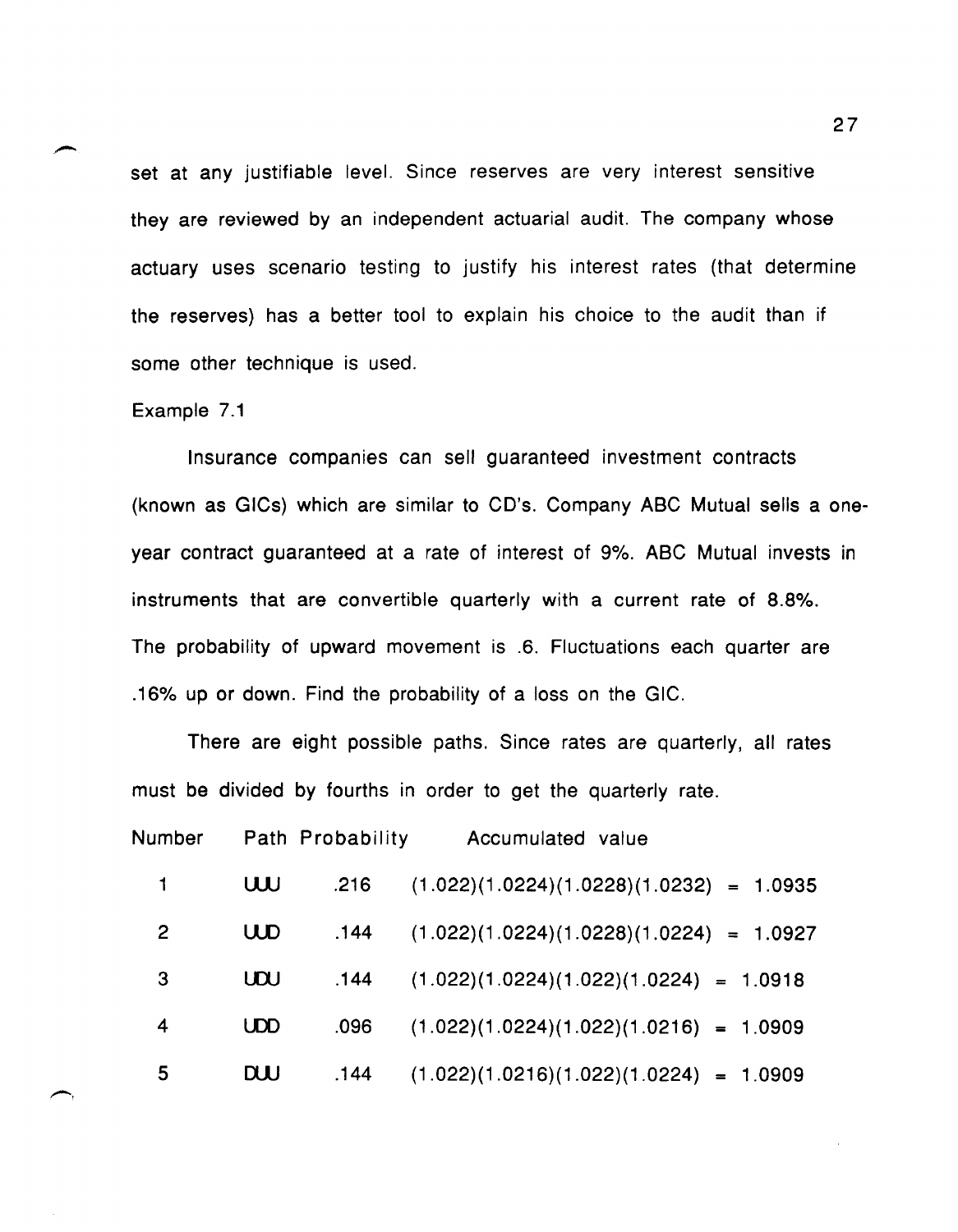| -6 | DUD.       | $.096$ $(1.022)(1.0216)(1.022)(1.0216) = 1.0901$  |
|----|------------|---------------------------------------------------|
|    | <b>DOU</b> | $.096$ $(1.022)(1.0216)(1.0212)(1.0216) = 1.0892$ |
| -8 | <b>DDD</b> | $.064$ $(1.022)(1.0216)(1.0212)(1.0208) = 1.0884$ |

Thus the only two paths where the company would lose money are paths seven and eight. The probability of loss is  $.096 + .064 = .16$ .

#### **VIII.** Conclusion

There are many, many approaches to determining the appropriate interest rate to assume for an investment. The actuary is needed to determine what is appropriate for the given situation. These rates of interest greatly influence the company's overall performance.

One of the key elements in reserving is to determine what rate of interest to base the reserves on. Not only do you want the one that makes the company appear to be earning money, there are also other factors that must be considered. The government regulates what interest rates you can assume, if you assume too high of rates (in order to lower the amount of money in the reserves) the insurance commissioner can order your company to lower the rates to a more reasonable level. By the same token the rating agencies that rate all insurance companies may take your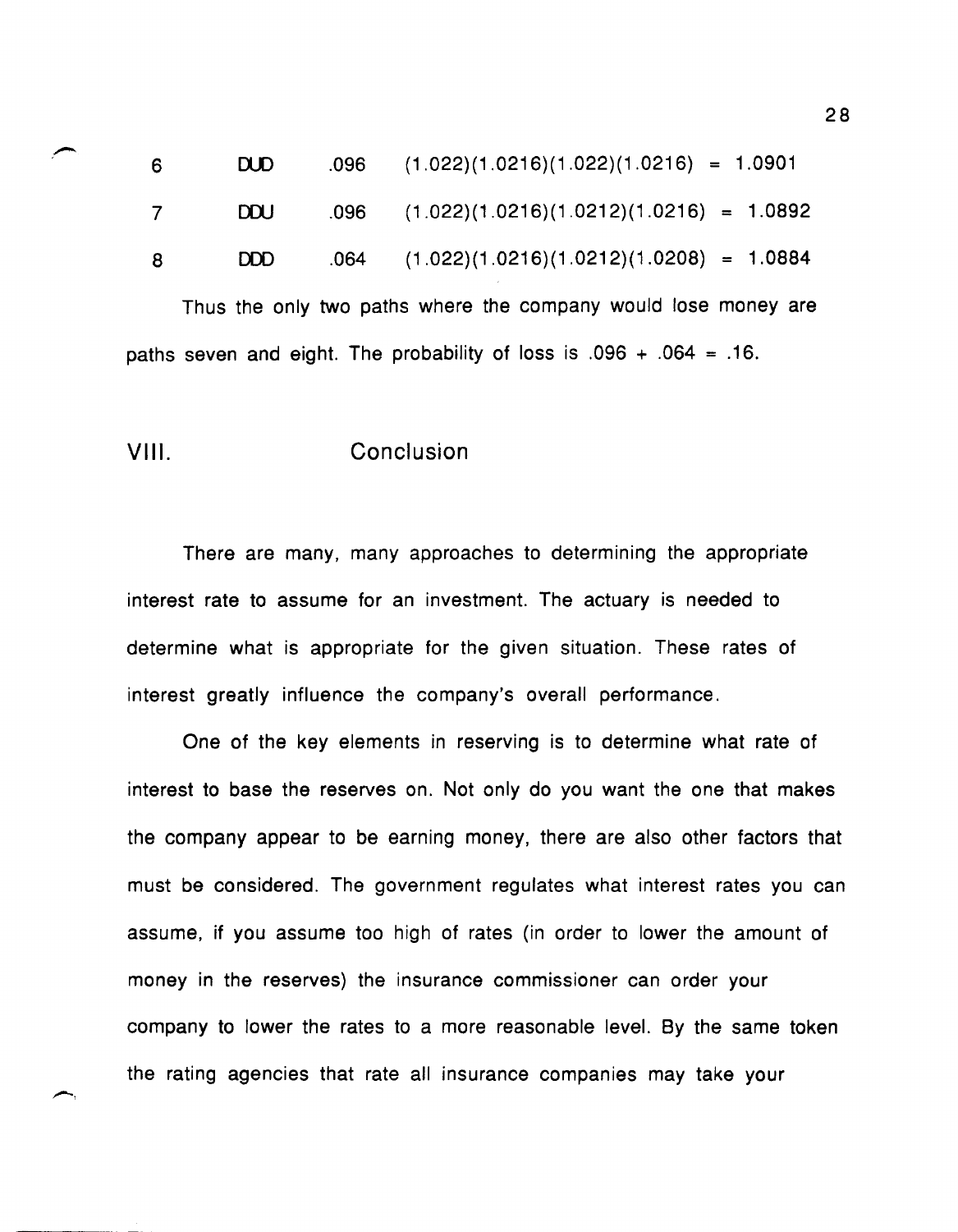assumed interest rates into consideration when they issue your rating. These ratings are given a lot of importance by many potential insured as well as insurance brokers, who may only deal with companies that are rated at a certain level.

-..